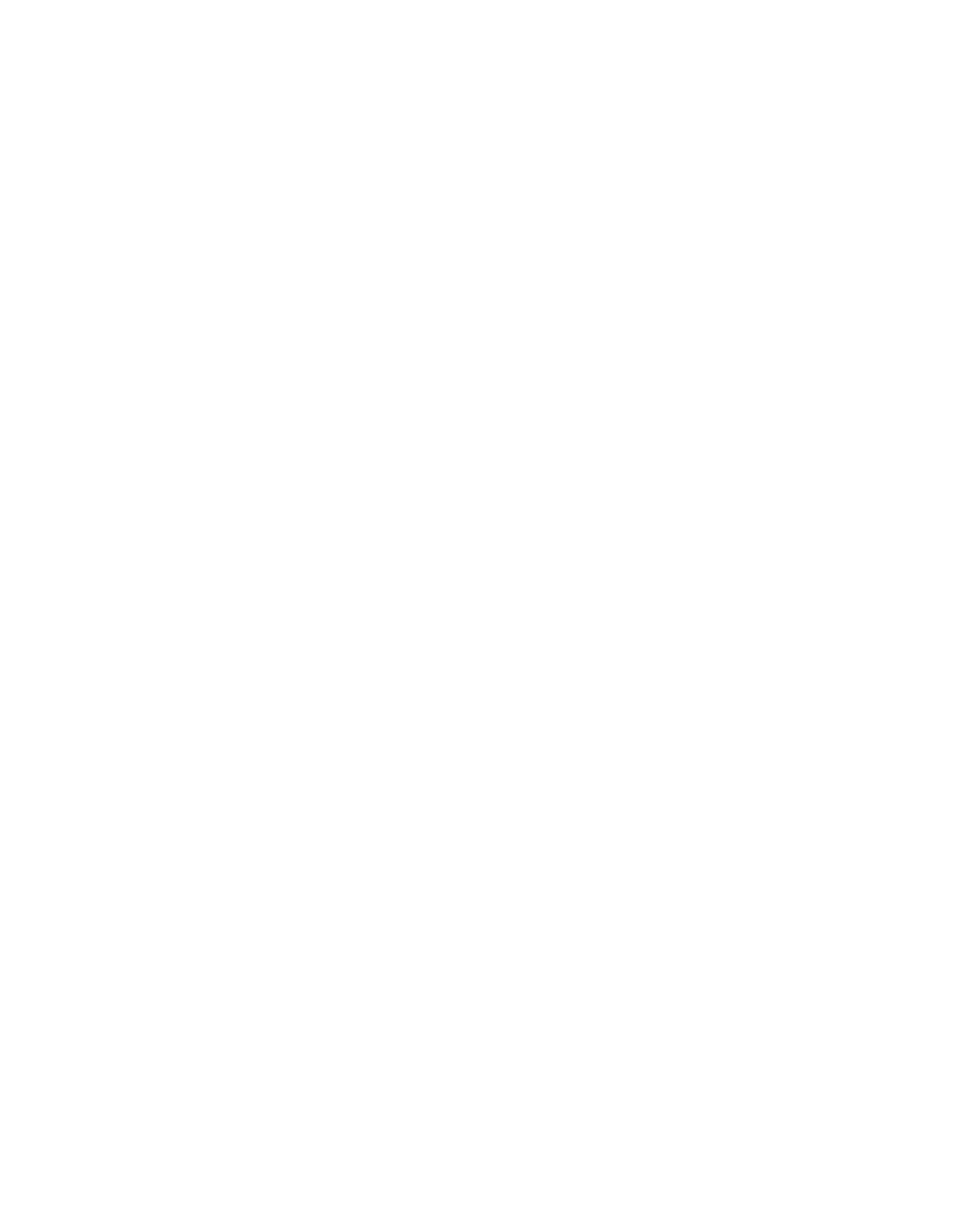# **High School Task Force Report to the South Carolina Education Oversight Committee June 13, 2016**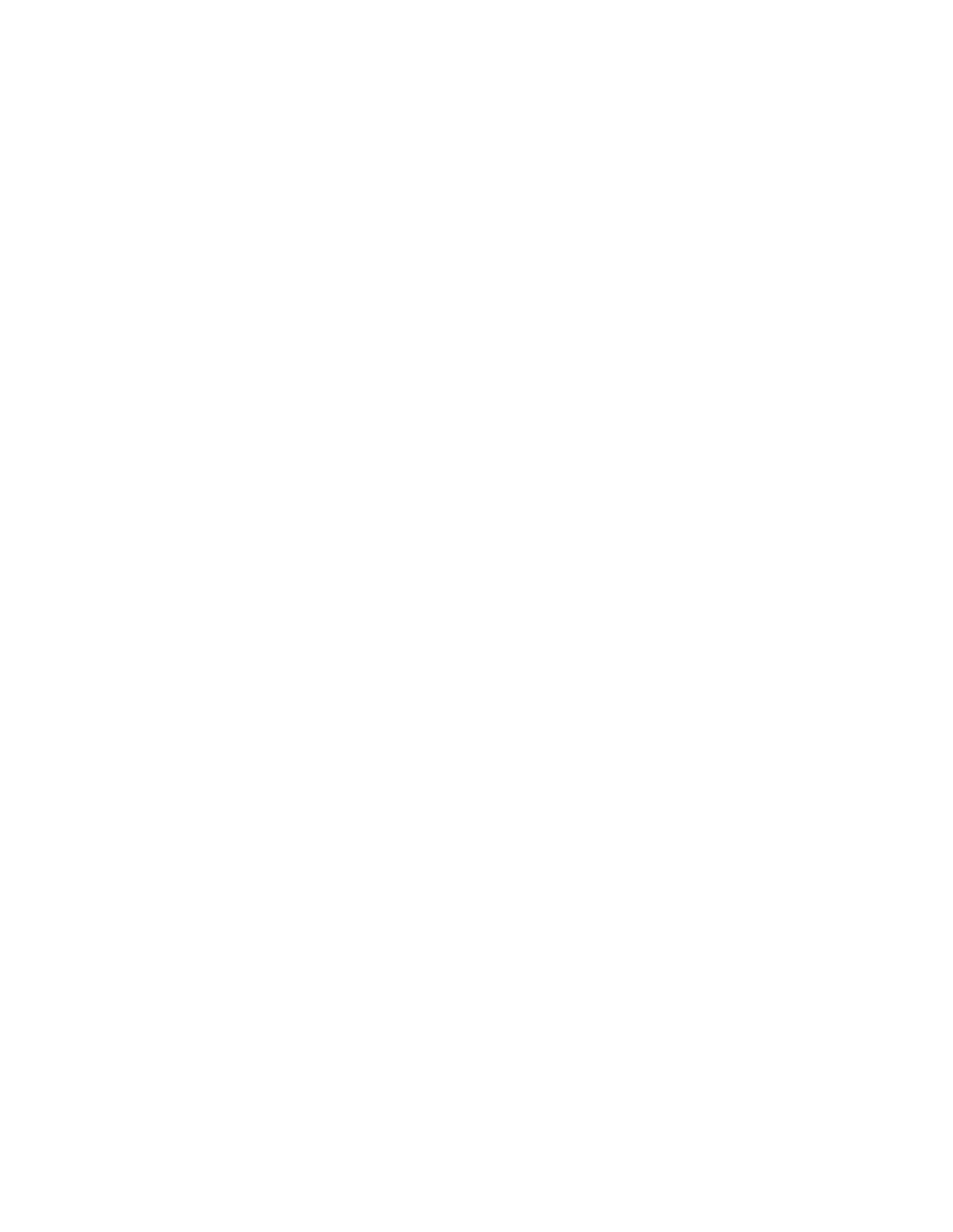# **Table of Contents**

| Appendix |  |
|----------|--|

Resources made available and used by Task Force Members (available online at http://www.eoc.sc.gov/Pages/HSTaskForce.aspx):

- *Meandering Toward Graduation: Transcript Outcomes of High School Graduates.* Marni Bromberg and Christina Theokas. (April 5, 2016). Education Trust (edtrust.org)
- *Closing the Expectations Gap.* (February, 2014). Achieve (Achieve.org)
- Information from the Education Oversight Committee (EOC) staff regarding (a) the state and district results of the 2015 administration of ACT and WorkKeys assessments; and (b) data on the percentage of students who retain LIFE, Palmetto Fellows and HOPE lottery scholarships.
- *Increasing Student Access and Success in Dual Enrollment Programs: 13 Model State-Level Policy Components* (February, 2014). Education Commission of the States (ECS.org)
- *Using Assessments to Inform 12th-grade Interventions and Accelerations.* (March 2015). Education Commission of the States (ECS.org)
- *State Approaches to Funding Dual Enrollment by Education.* (May 2015). Education Commission of the States (ECS.org).
- *High School to College and Careers Aligning State Policies* (2002, 2012 electronic version 2014). Southern Regional Education Board (SREB.org)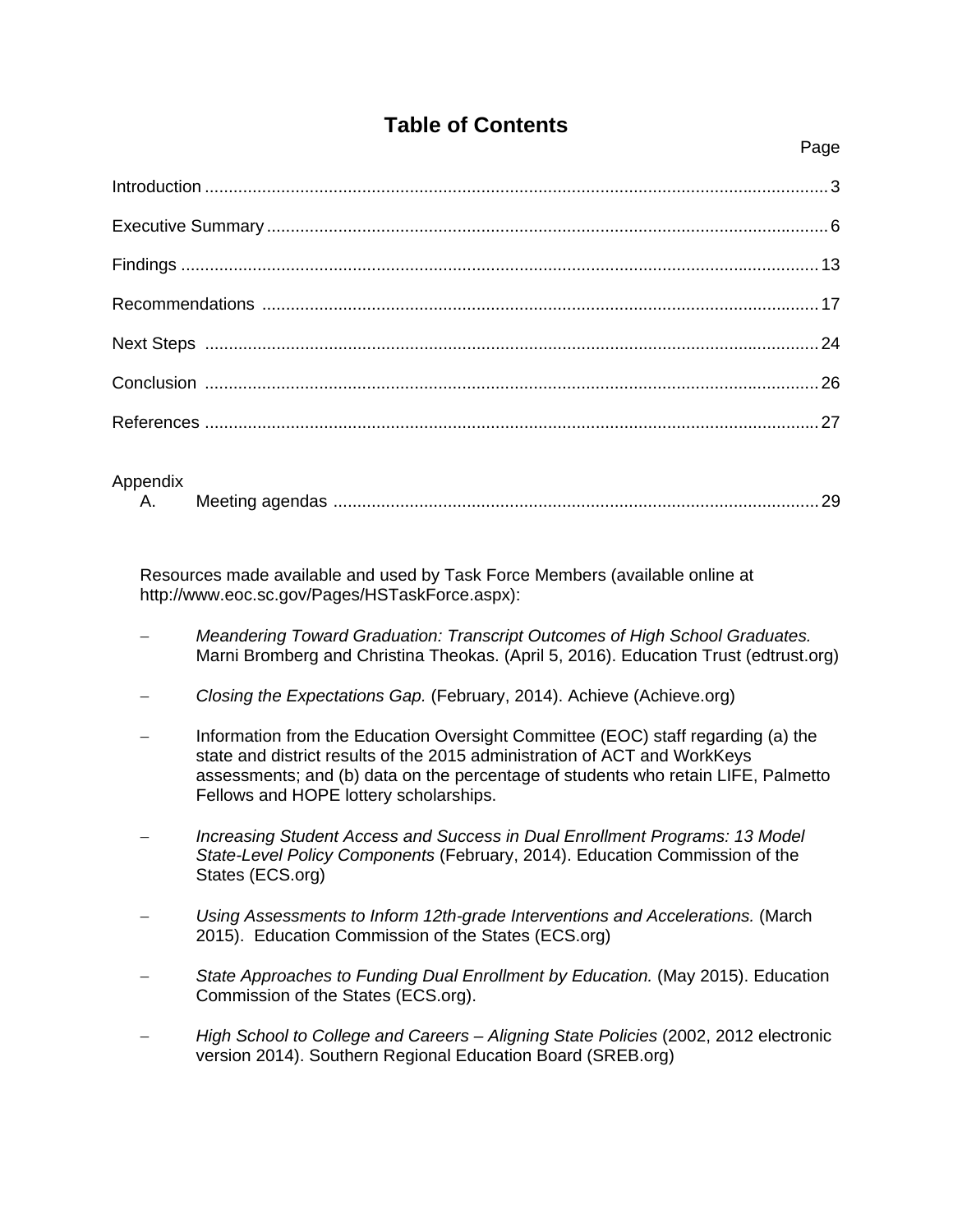- *Credentials for All: An Imperative for SREB States.* (July 14, 2015). Southern Regional Education Board (SREB.org) – available online
- *The Unprepared Student and Community Colleges.* (2016). Center for Community College and Student Engagement. (CCSE.org)
- *South Carolina College and Career Readiness Toolkit.* (2016). Center of Excellence for College and Career, Francis Marion University, SC. (screadiness.org).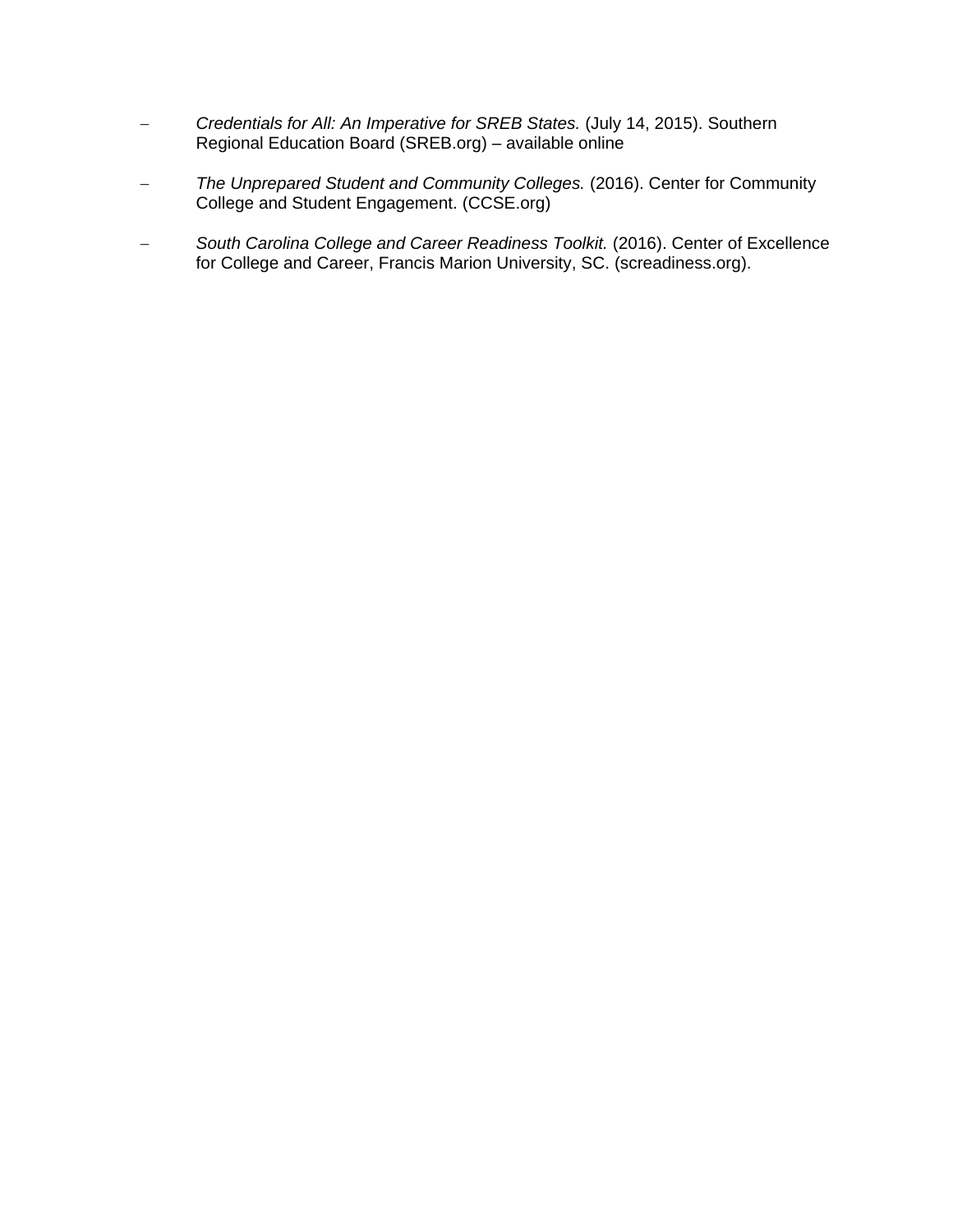#### **Introduction**

The High School Task Force was chaired by Dr. Lee D'Andrea, a retired public school educator, who served most recently as district superintendent of Anderson 4, and included the following 17 individuals representing public education, higher education and business and industry:

Dr. Sean Alford, Superintendent, Aiken County School District

Ms. Cynthia Bennett, SC Chamber of Commerce

Dr. James Couch, Director of Center for Advanced Technical Studies, Lexington 5 and Member of the EOC

Dr. Johnny Hilton, SC School Boards Association

Dr. Darrell Johnson, Superintendent, Greenwood School District 50

Dr. John Lane, Director of Academic Affairs, SC Commission on Higher Education

Rep. Dwight Loftis, SC House of Representatives and Member of the EOC

Drs. Meredith Love and Matt Nelson, Center of Excellence for College and Career Readiness, Francis Marion University

Dr. Frank Morgan, Superintendent, Kershaw County School District

Dr. Darryl Owings, Superintendent, Spartanburg School District 6

Dr. George Petersen, Dean, Moore School of Education, Clemson University

Dr. Kelly Pew, Superintendent, York School District 3

Dr. Hope Rivers, SC Technical College System

Ms. Ann-Marie Stieritz, SC Council on Competitiveness

Dr. Helena Tillar, Superintendent, Marlboro County School District

Dr. Fran Welch, Dean, School of Education, Health, and Human Performance, College of **Charleston** 

Dr. "Jimmie" C. Williamson, President and Executive Director, SC Technical College **System**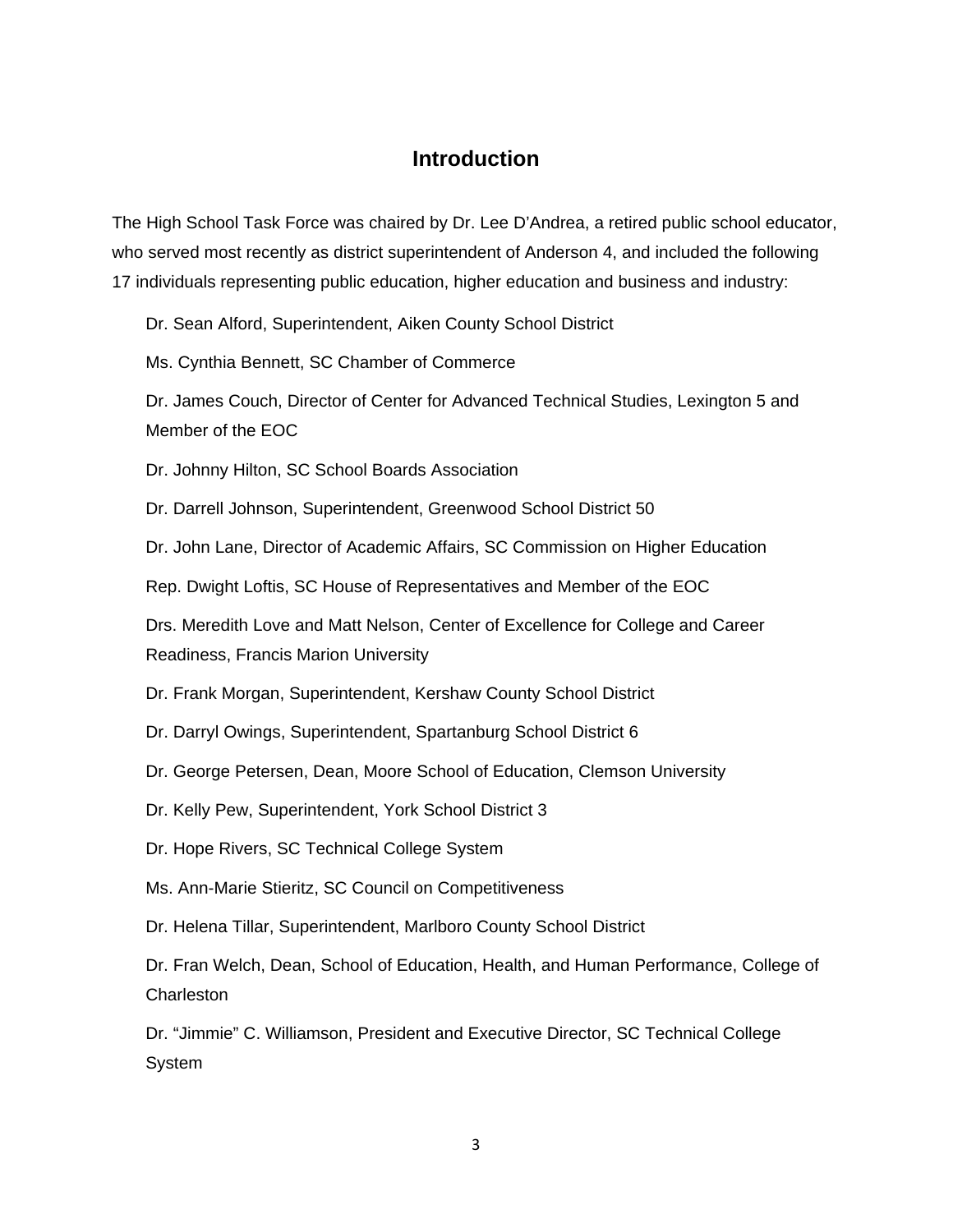The Task Force met between December 9, 2015 and April 22, 2016 on five different occasions. Copies of the meeting agendas are in the Appendix.

The Task Force focused on the following questions:

- 1. What is the current high school experience?
- 2. How well is the current system preparing students for college and careers?
- 3. What are the current barriers or system roadblocks?

At its meetings, the Task Force discussed the following topics:

- 1. Career and Technical Education Course Offerings were presented by Dr. Bob Couch.
- 2. Dr. John Lane, Director of Academic Affairs at the SC Commission on Higher Education and Vice President of Academic Affairs at the SC Technical College System, Dr. Hope Rivers presented information on the state's current dual credit policies and remedial coursework.
- 3. Dr. John Hughes and Mr. Kevin Smith of the Regional Education Laboratory at Florida State University provided information on college readiness policies implemented in Florida and other states and research on the impact of those policies.
- 4. Mr. John Squires, of Southern Regional Education Board (SREB) provided information on measuring college readiness and on initiatives to prepare students for being college ready, including *Ready for College* courses in *Literacy Ready* and *Math Ready*. These senior-year courses were designed by SREB to assist underprepared students to have the foundation needed to pursue and succeed in postsecondary studies.

The Task Force members also received the following data and reports that informed the discussion and recommendations. These documents are included in the Appendix as well:

1. *Using Assessments to Inform 12th-grade Interventions and Accelerations* by Education Commission of the States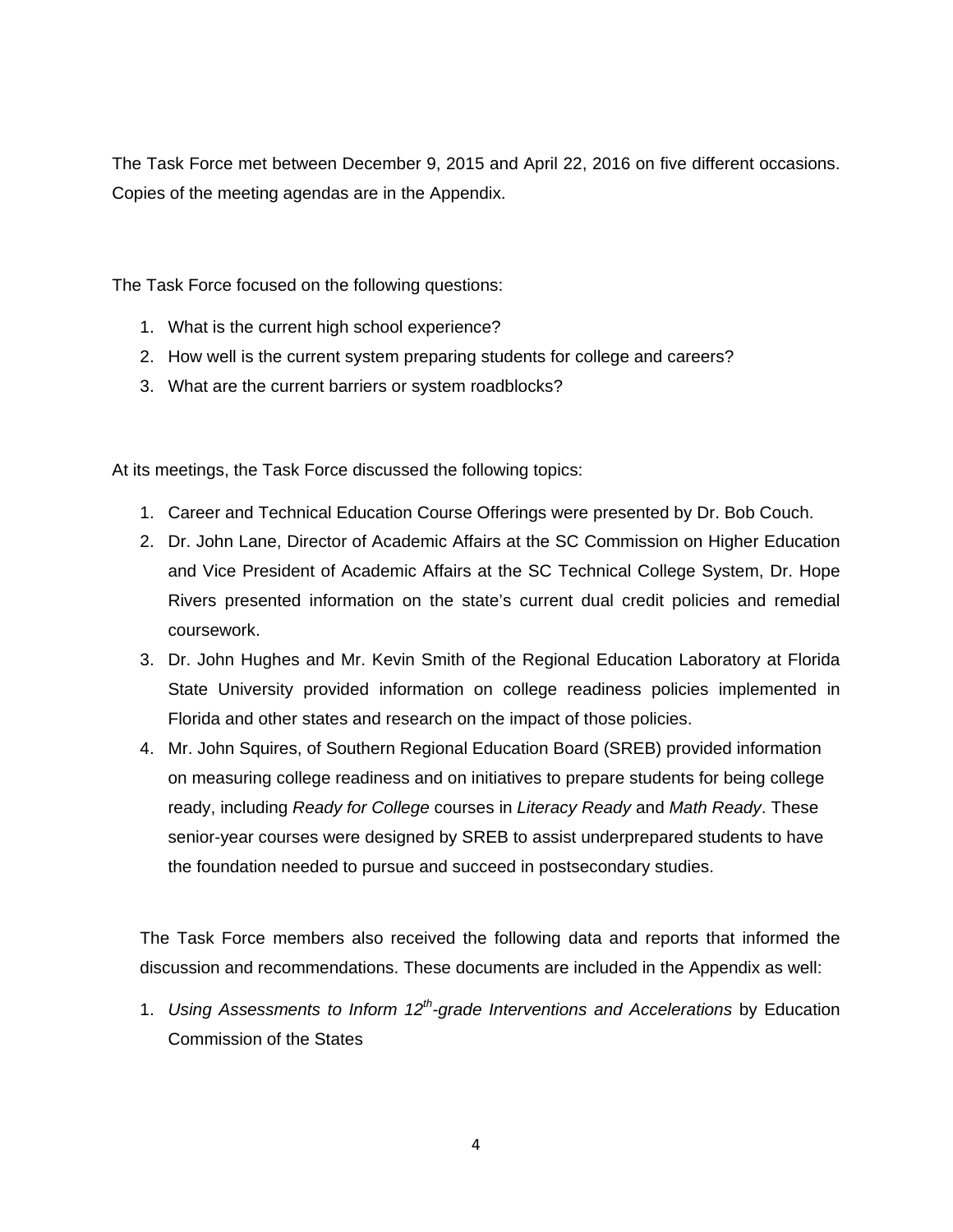- 2. Information from the Education Oversight Committee (EOC) staff regarding (a) the state and district results of the 2015 administration of ACT and WorkKeys assessments; and (b) data on the percentage of students who retain LIFE, Palmetto Fellows and HOPE lottery scholarships.
- 3. *Increasing Student Access and Success in Dual Enrollment Programs: 13 Model State-Level Policy Components* by Education Commission of the States.
- 4. *State Approaches to Funding Dual Enrollment* by Education Commission of the States.
- 5. *High School to College and Careers Aligning State Policies*, by Southern Regional Education Board.
- 6. *Credentials for All: An Imperative for SREB States* Southern Regional Education Board.
- 7. *The Unprepared Student and Community Colleges* Center for Community College and Student Engagement (CCSE).
- 8. College Foundation of NC website https://www.cfnc.org/index.jsp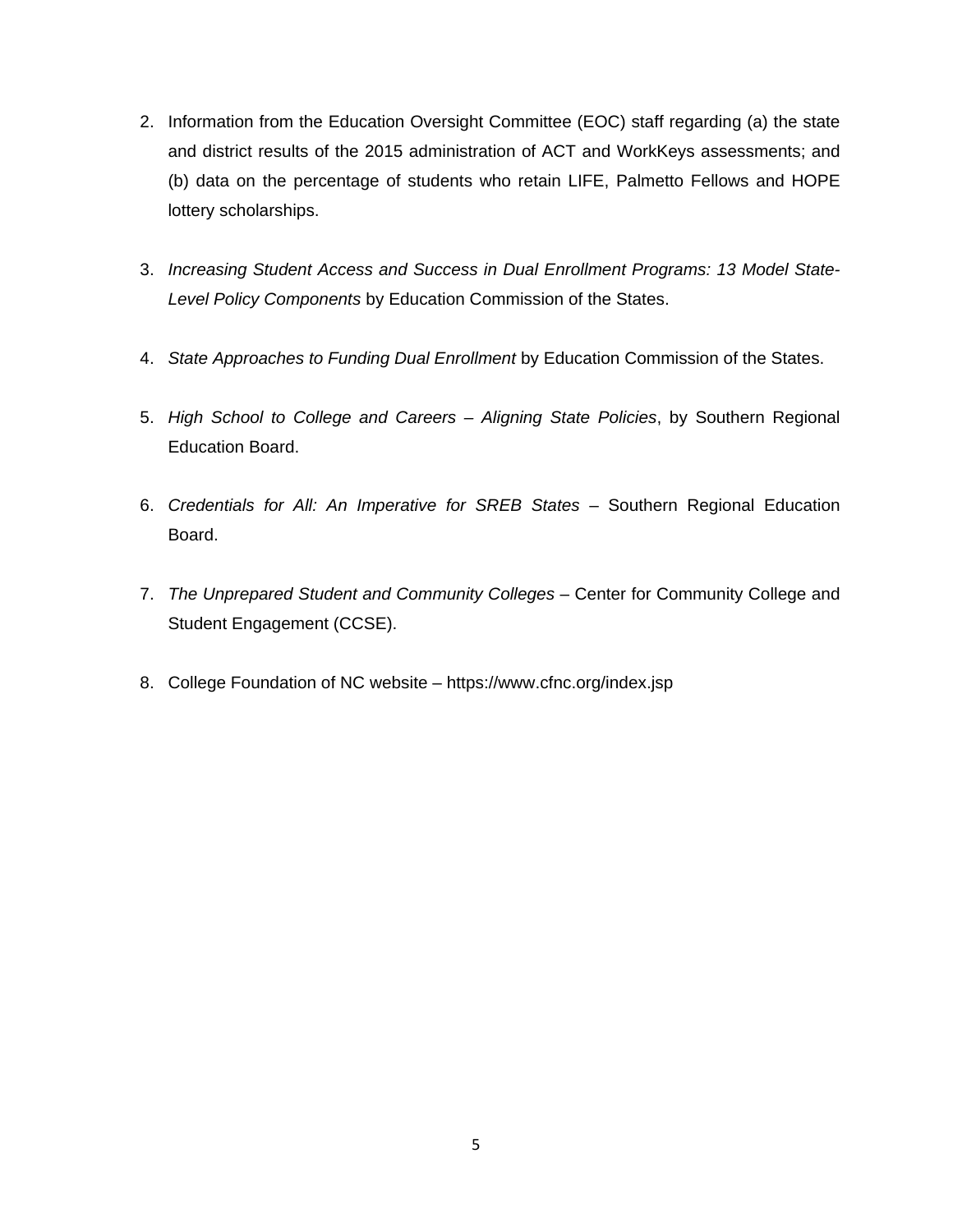#### **Executive Summary**

Pursuant to action and directions at the October 2015 meeting of the Education Oversight Committee (EOC), the High School Task Force is hereby providing findings and recommendations following an examination and evaluation of the design of the high school experience in South Carolina. The investigation is based on the desired outcomes as articulated in the South Carolina Superintendents' Roundtable document, *South Carolina Profile of the Graduate*, described in the *South Carolina College and Career Ready Standards*, and espoused by the Education Oversight Committee, South Carolina Department of Education, South Carolina State Board of Education, Commission on Higher Education, South Carolina School Administrators Association, South Carolina Arts in Basic Steering Committee, South Carolina Association for Supervision and Curriculum Development, South Carolina Chamber of Commerce, and TransformSC schools and districts, and *South Carolina Council on Competitiveness*. Since the investigation is based on established desired outcomes, multiple perspectives were analyzed for process understanding, efficacy and efficiency.

The need for the work of the Task Force is clearly demonstrated in data reviewed from both the state and national level.

- Between 2013 and 2030, 553,884 new jobs will be created in South Carolina. Fifty-two percent of the new jobs created will require higher education.
- Between 2013 and 2030, the percent of all jobs requiring higher education will increase from 61.5percent to 66.7 percent.
- From Fall 2013, percentage of freshman who retained scholarship in same institution in Fall of 2014:
	- o 89.0 percent Palmetto Fellows Scholarship Recipients
	- o 51.4 percent LIFE Scholarship Recipients
	- o 24.6 percent HOPE Scholarship Recipients
- In 2014-2015, 11<sup>th</sup> graders in South Carolina taking The ACT, a college readiness exam, scored as follows: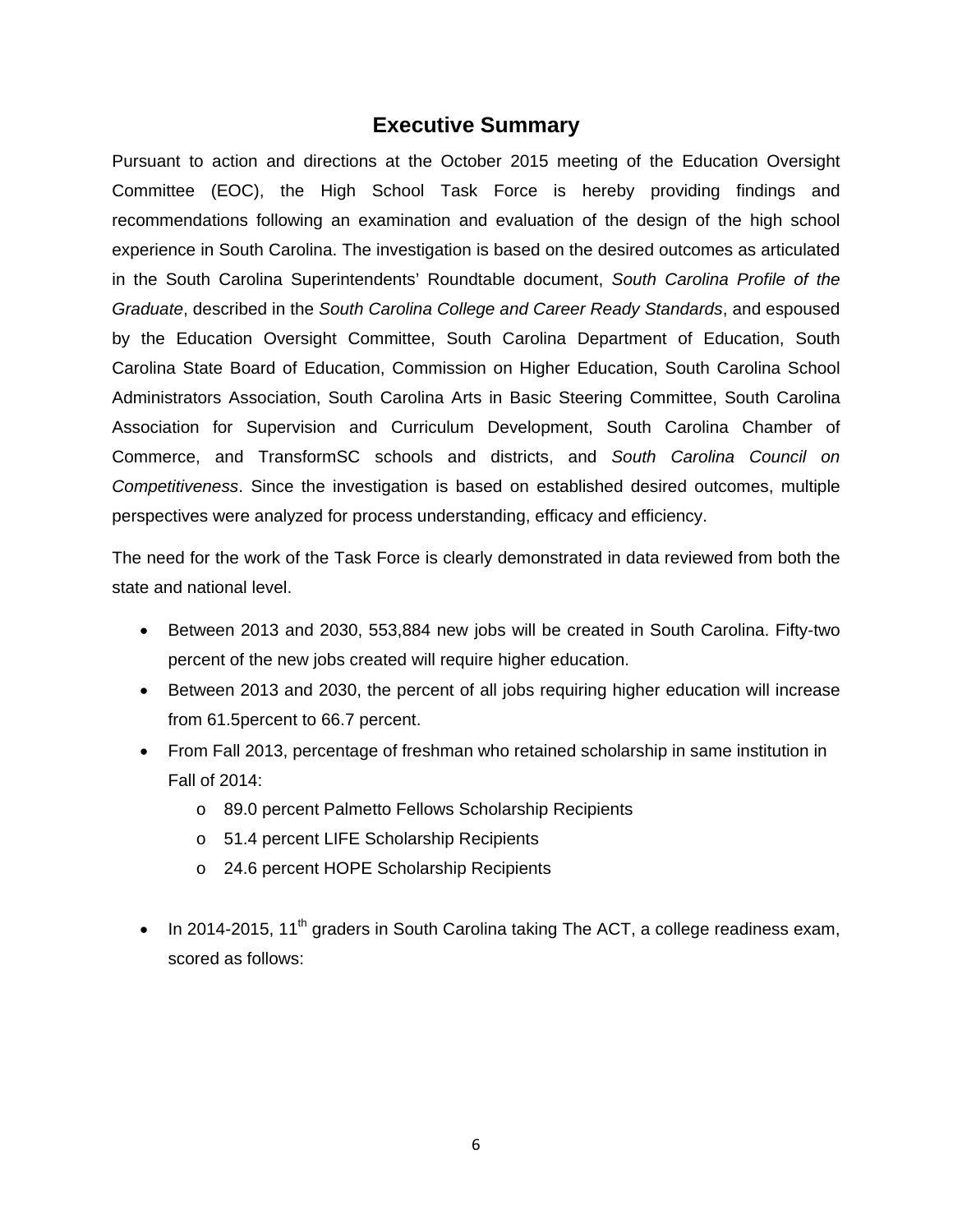| <b>Subject Test</b> | <b>ACT Benchmarks</b> | <b>SC Average Score</b> | % Students in SC          |
|---------------------|-----------------------|-------------------------|---------------------------|
|                     |                       |                         | <b>Meeting Benchmarks</b> |
| English             | 18                    | 16.5                    | 38.7%                     |
| Math                | 22                    | 18.1                    | 21.6%                     |
| Reading             | 22                    | 18.3                    | 25.8%                     |
| Science             | 23                    | 18.1                    | 17.9%                     |
| Composite           | Not Specified         | 17.9                    | <b>Not Specified</b>      |

In 2014-2015, 11<sup>th</sup> graders in South Carolina taking ACT WorkKeys, scored as follows:

| Level           | <b>Examinee has necessary</b> | <b>Percentage Students in SC</b> |
|-----------------|-------------------------------|----------------------------------|
|                 | foundations skills for:       | Earning                          |
| <b>Platinum</b> | 99% of jobs                   | 1%                               |
| Gold            | 93% of jobs                   | 22%                              |
| Silver          | 67% of jobs                   | 40%                              |
| <b>Bronze</b>   | 16% of jobs                   | 25%                              |
| <b>TOTAL:</b>   |                               | 88%                              |

The current learning design is not working *systemically*. There are currently examples of high achievement and successful preparation for the South Carolina workforce; these examples are most often where there is strong and innovative leadership at the school and/or district level. In many of these schools/districts, the system requirements have been waived, challenged or circumvented to yield the results. The South Carolina learning design for college and career readiness is in critical need of *systemic renovation*.

The process of preparing students for careers in South Carolina is, in fact, a continuum of learning experiences with multiple possible exit points to college or career. Multiple entities in South Carolina, such as school districts, South Carolina Department of Education, South Carolina Commission on Higher Education, and the South Carolina Technical College System have a responsibility for the total process of college and career readiness. The design of the process, including rigorous and relevant learning experiences, aligned assessments and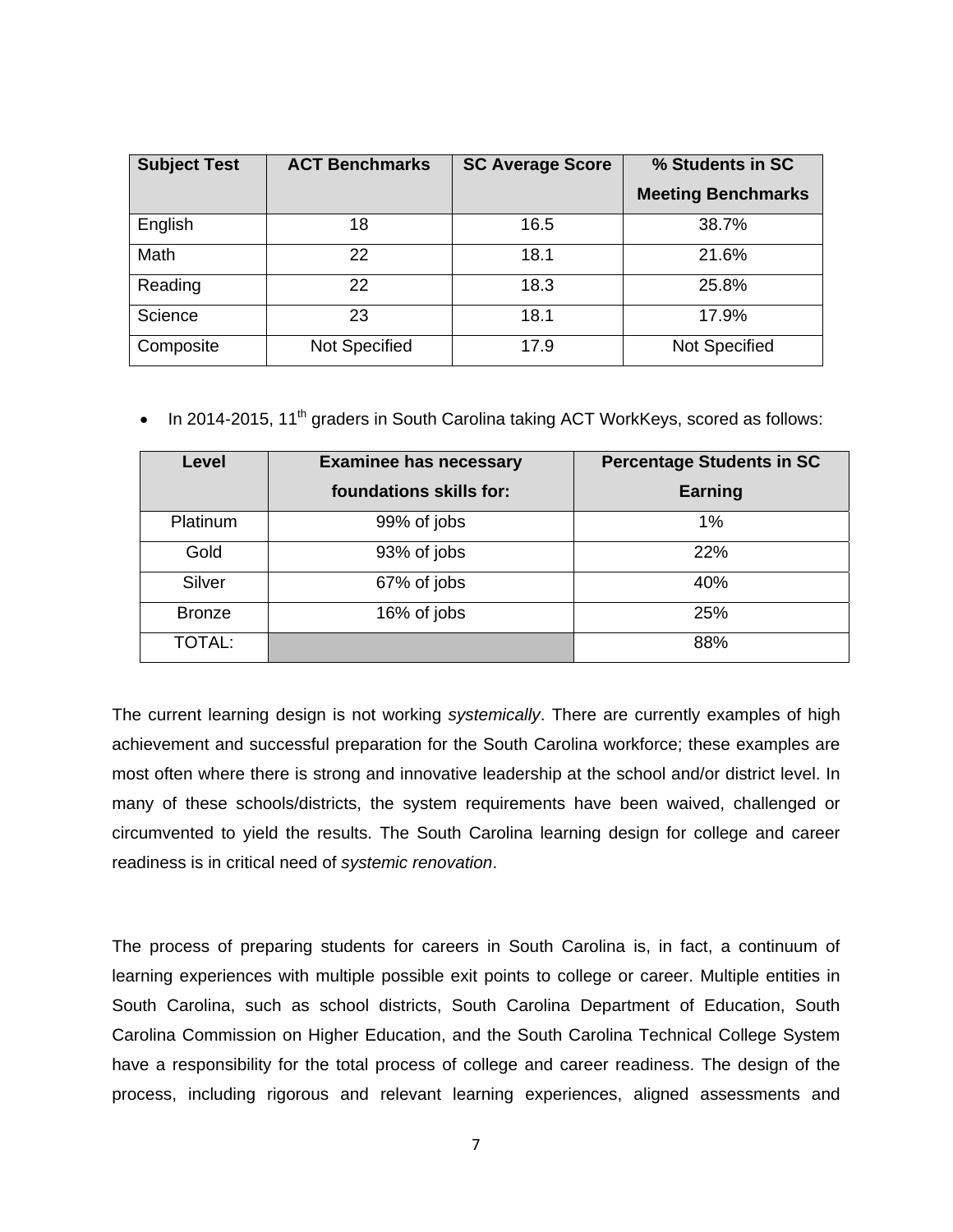smooth transitions for students and families exiting high school, is the critical first step in ensuring *systemic* opportunities for achievement and success. In this report, the process is identified as the *learning design for college and career readiness;* not simply high school design, in order to capture all the steps/phases experienced by students and families. (See graphic below.)

| Continuum of<br><b>Education for</b><br><b>Career Preparation</b> | <b>Careers with HS</b><br>Diploma and<br>Specialized<br><b>Training or</b><br><b>Certifications</b> | <b>Careers with HS</b><br>Diploma and<br>Specialized<br><b>Training or</b><br><b>Certifications</b> | Careers<br><b>Certifications or</b><br><b>Associates Degree</b> | <b>Careers with</b><br>Degrees from<br>4-year<br><b>College/University</b>          |
|-------------------------------------------------------------------|-----------------------------------------------------------------------------------------------------|-----------------------------------------------------------------------------------------------------|-----------------------------------------------------------------|-------------------------------------------------------------------------------------|
|                                                                   | <b>HS Diploma (ready</b><br>to enter workforce<br>from here)                                        | <b>HS Diploma (ready</b><br>to enter 2-4 college/<br>university without<br>need for<br>remediation) | <b>Technical College</b><br><b>Certificate or</b><br>Degree     | College or<br><b>University Degrees</b><br>(Bachelors,<br><b>Masters, Terminal)</b> |
|                                                                   |                                                                                                     |                                                                                                     |                                                                 |                                                                                     |
|                                                                   |                                                                                                     |                                                                                                     |                                                                 |                                                                                     |

#### **Learning Design for College and Career Readiness**

The design of a new college and career readiness system must focus on the desired outcomes while including two additional parameters necessary for systemic success: (1) the system allows for flexibility and diversity at both the district level and the student navigation level, and (2) the system is broadly communicated and entrenched as the new landscape for college and career preparation and engagement.

The Task Force review included the following elements of the current high school design:

- Content/course work
- Assessments
- Transition to High School
- Communications
- Data

The Findings and Recommendations center on these elements. For the Executive Summary, descriptions and background information are as follows: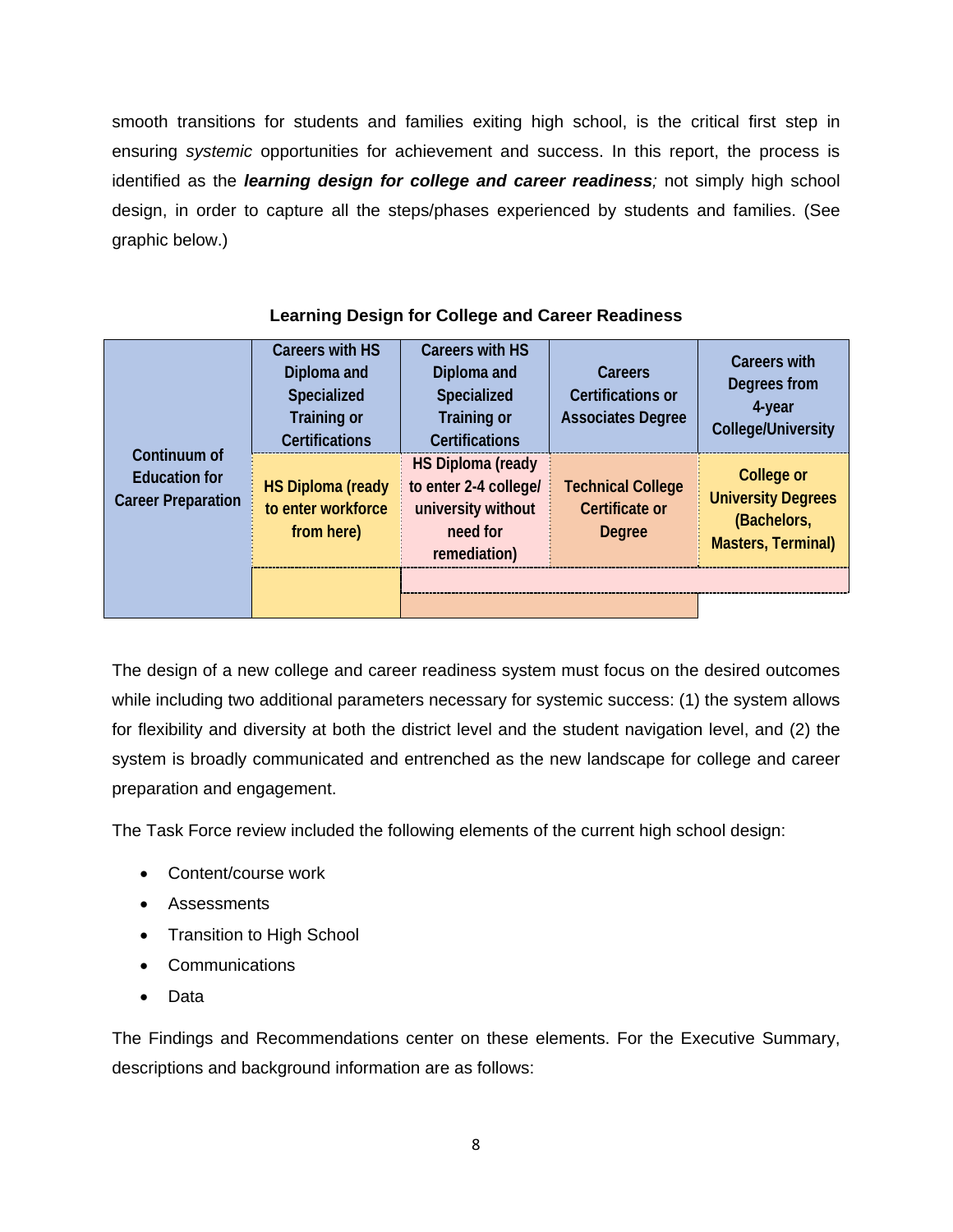#### **Content/course work**

College and Career Ready Standards are the basic knowledge set required for the workforce of today. Whether the student exits the continuum of learning experiences after grade twelve or the sixteenth year, the body of knowledge necessary for jobs at the respective exit levels is demanding, rigorous, and most often integrated technologically. In multiple studies, the knowledge is both most engaging and enduring for the student when the content/knowledge is learned in real world applications, projects and/or relevant experiences.

The 24 units currently required for graduation are distributed as follows:

- English/Language Arts: 4 units
- U.S. History and Constitution: 1 unit
- Economics (1/2 unit) & US Government (1/2 unit): 1 unit
- Other Social Studies: 1 unit
- Math: 4 units
- Natural Science: 3 units
- Computer Science (includes keyboarding): 1 unit
- Physical Education or JROTC: 1 unit
- Electives: 7 units
- (Other )\*1 unit
- For students in a college preparatory course of study, one additional unit must be earned in a foreign language (as defined by the SC Board of Education), or
- For students in a course of study designed to enter the workforce, one additional vocational unit must be earned (as defined by the SC Board of Education).

Currently, the courses identified to fulfill the core requirements for English/Language Arts, Math and Science do not include courses in Career and Technical Education.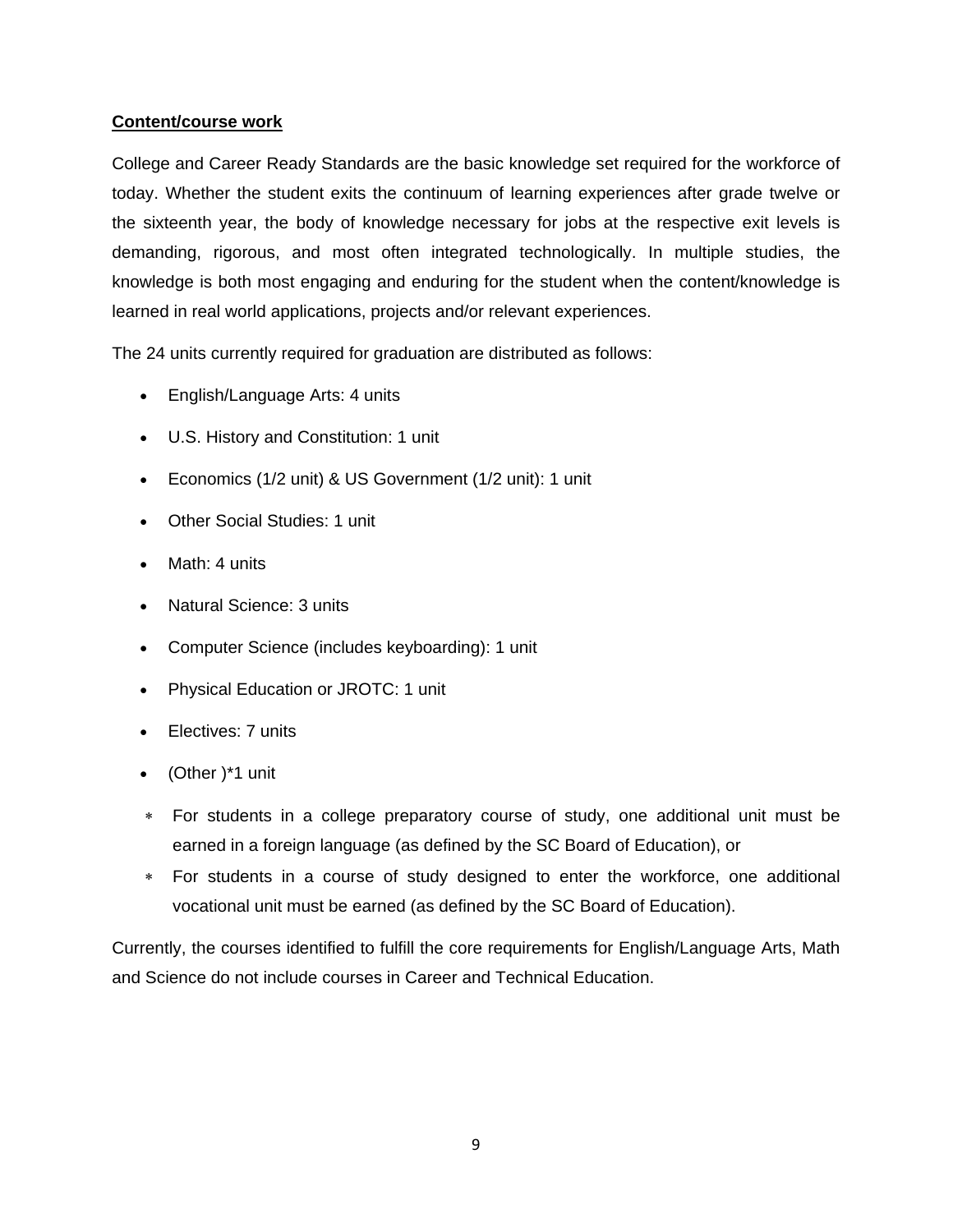#### **Assessments**

The learning design for college and career readiness relies heavily on assessments which accurately reflect the intended outcome – the College and Career Readiness of an individual student. The current learning design is focused on four groups: (1) careers immediately after high school, (2) two year colleges, (3) four year colleges, or the (4) military. Assessments for each group cannot be random and must give a student and/or the student's family an accurate indication of readiness or proficiencies. The assessments must be specifically aligned and carefully selected for the purpose of identifying a student's proficiency level as appropriate for the workforce, military, two-year college or four-year college.

The effectiveness of the learning system is also dependent on assessment alignment. Measuring something other than the intended outcome skews all future decisions in addition to wasting time and resources.

In addition to summative assessments that measure a student's preparedness for desired outcomes, high school experiences shall include formative assessments which are vertically calibrated to predict summative results. Random choices of assessments in a learning system provide no data on growth/progress and little meaningful data about the student and his/her college and career plan.

#### **Transition from High School**

By definition, a learning system has intentional, coherent and well-communicated transitions from one phase/step to the next phase/step. High school staff and students must clearly understand the respective expectations for two-year and four-year colleges, business and industry, and the military. Students and their families making decisions without clear understanding of transitions often eliminate choices, incur extra expense, miss deadlines, and may perhaps choose an inappropriate pathway. High school staff without clear information and understanding may provide limited choices, erroneous information and weaker guidance services. It is essential for high school, college, business/industry and military administrators and planners to develop a framework with defined, desired results, such as a seamless entry (without remediation) and content/course identifications for general admission and specific majors. Teachers, professors, human resource staff and other staff must operationalize the framework.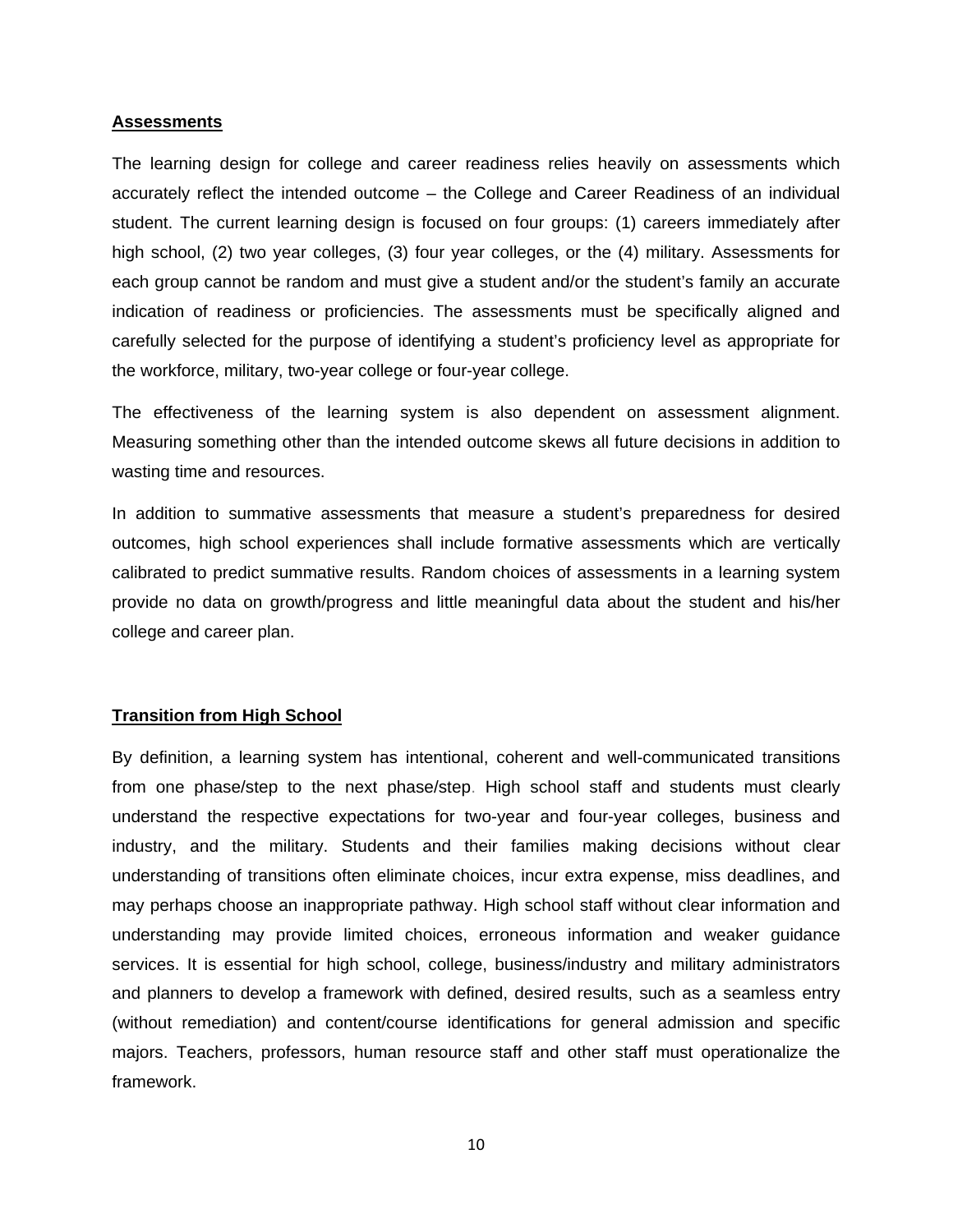In the most effective learning systems, the transition offers multiple pathways to the student based on his/her desired graduation plan. High school credits, dual credit, articulated agreements, Advanced Placement, and International Baccalaureate courses are examples. The success of these opportunities is rooted in systemic communication to students, parents, teachers, guidance counselors as well as college admissions and higher education advising. Further, the successful learning design system minimizes and/or eliminates barriers, such as access and costs.

#### **Communications**

There are many stakeholders and participants involved and engaged in a well-designed, effective learning system for college and career readiness. It is easy for each entity or group to operate in isolation with minimal communication. This closed environment makes navigation in the system from the student and family perspective difficult at best, and dysfunctional in many incidences. Students often drop out and often fail to reach their potential or find the most rigorous and rewarding careers. The state workforce and citizenry suffer this loss as well.

The ultimate success of the well-planned learning system for college and career readiness depends on the extent of implementation statewide. A critical element of the communications plan includes building understanding by sharing clear and accurate communication and creating demand from students and families by demonstrating the positive impact of a well-planned learning system for young people and their families.

#### **Data**

During the examination of the current high school design, data to answer questions was often not available. While databases exist for students enrolled in public schools, certified teachers in South Carolina, and students enrolled in public colleges and universities, these are most often silos of information and research on disaggregated or synthesized results are not available. A longitudinal data system from state 4K to four-year college is a necessary tool and is nonexistent in South Carolina. One member of the Task Force from a public South Carolina university reported the need for information to the meet the standards of the National Council for the Accreditation of Teacher Education (NCATE). The data is currently not available and reportedly the state is unwilling to collect and aggregate the data. This lack of data for decision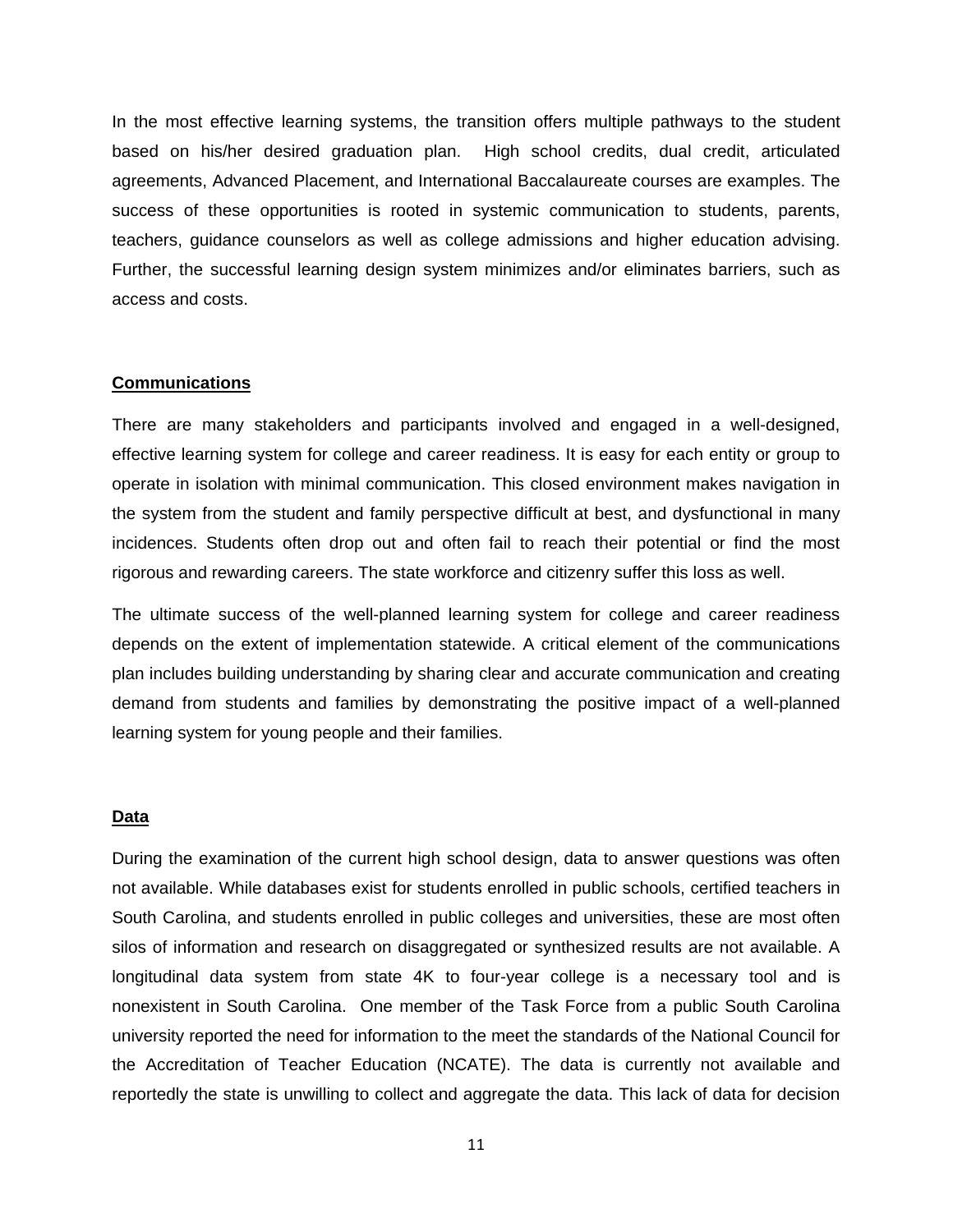making and transparency serves no student, school district or institution of higher learning favorably in the long term, regardless of how difficult the current information is to see in print. In a systemic learning design for college and career readiness, collective and specific results as well as return on investment (ROI) are necessary for accountability, transparency and system corrections. Failure to use data tools is a wasteful use of taxpayers' funds and human resources.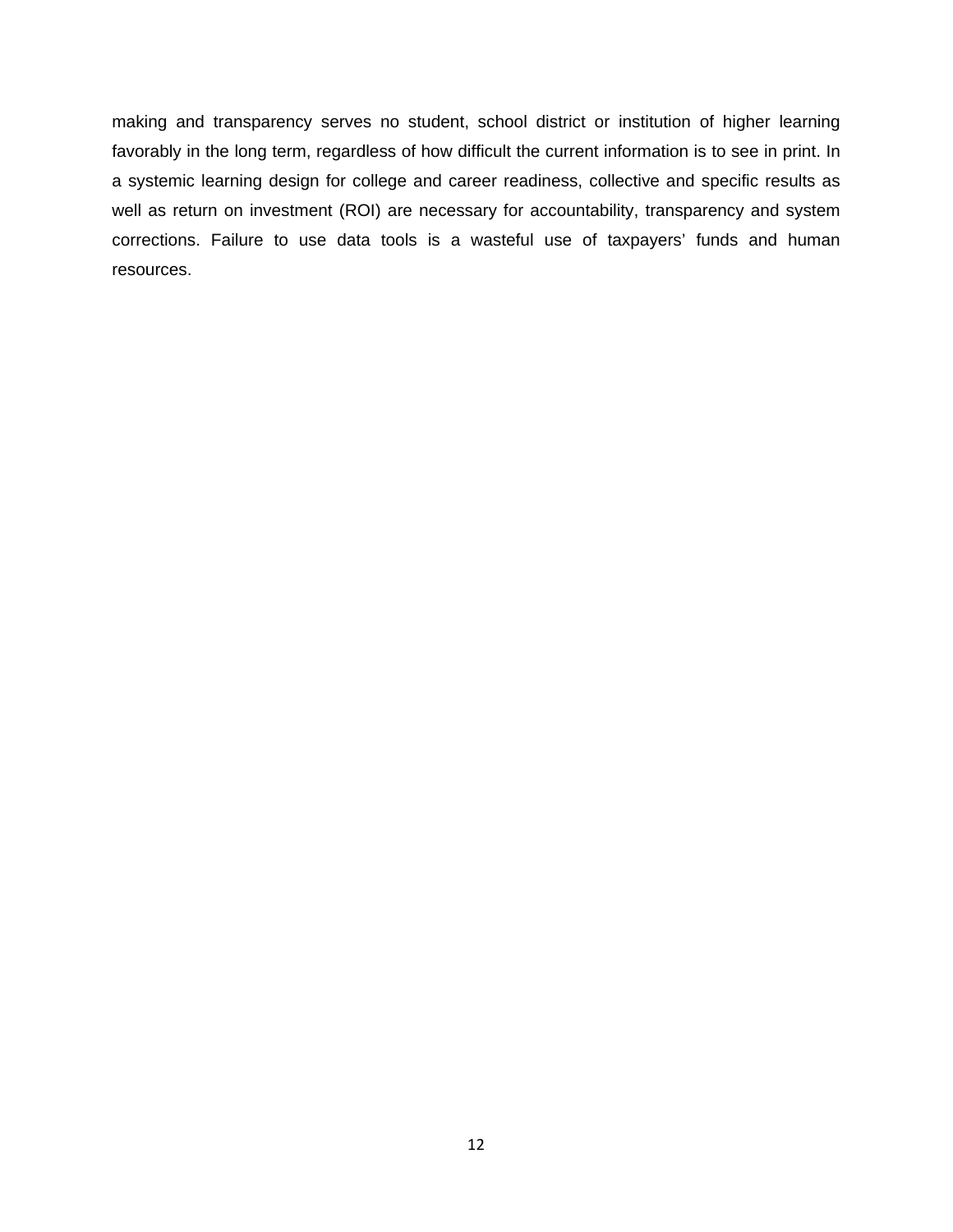#### **Findings**

A. The current South Carolina high school diploma requirements reflect 20<sup>th</sup> Century thinking and planning. Twenty four Carnegie units across math, science, social studies, English and elective courses may or may not prepare the student for college and/or career. The options available to students vary greatly across the state. The 120 hours of seat time limit the delivery of instruction and engagement time for the student. The academic and career-specific courses are not fully integrated to allow students to earn core course requirements or encourage rigorous career preparation. This fact, combined with the current Uniform Grading Policy, discourages the pursuit of career courses for many students. South Carolina is one of only a few states that require twenty four units for graduation; this is the maximum number required in any state. The design of the current system does not ensure the best opportunity for desired results. In fact, the unintended consequences of parts of the current system *negatively* impact the desired results. To protect scholarship opportunities, students often avoid rigorous course choices in the senior year. Many students do not take a math course in the senior year as a result of earning high school credit in middle school. Nearly all of the high schools in South Carolina, schedule a seven or eight period day (and often a hybrid of the two). These schedules provide every student with 28-32 course opportunities. This part of the design is neither the most effective in terms of student preparedness nor efficient in terms of funding.

The Education and Economic Development Act of 2005 (EEDA) clearly outlines a plan for students to explore and engage in career readiness. There are examples of excellence in implementation, and yet, there remains a lack of systemic integration in the majority of the state. The fact that most of the students have an Individual Graduation Plan (IGP) does *not* signify understanding of the workforce preparedness landscape and opportunities. Career and Technical Education (CATE) courses are systemic to the core choices for fulfilling high school requirements for a diploma. CATE courses are often seen as add-ons, in schools or centers where the choices are more systemic and where local leadership has facilitated this environment.

B. The current assessments in South Carolina do not provide an aligned metric of learning progress of a student. The student, or the student's parents, can not document his/her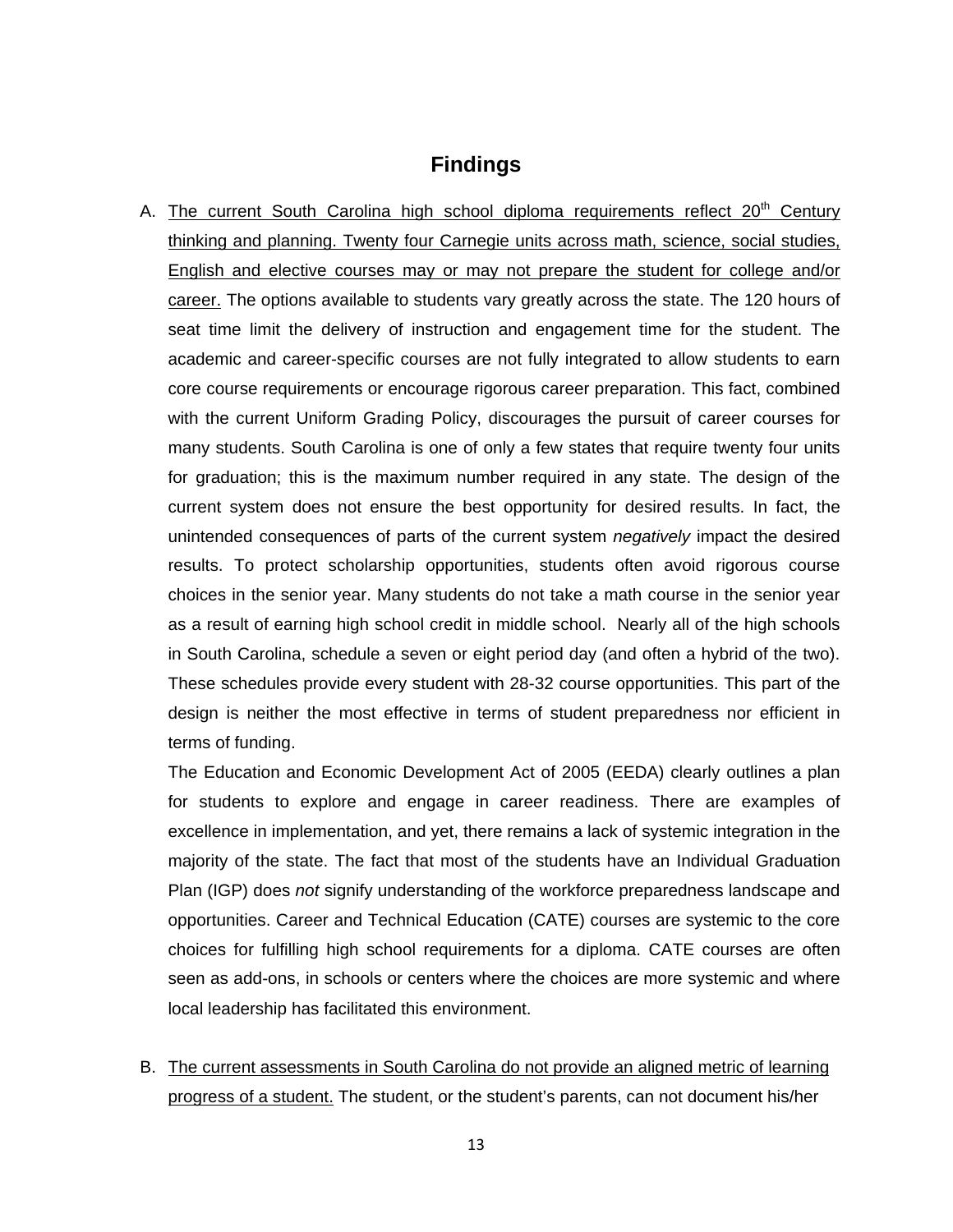progress on the current sequence of state assessments. Transitions, to two- and fouryear colleges or to the workplace lack alignment and well-defined goals. In some incidences, a career major has a national exam; however, this is the exception. State achievement tests for other career completer courses are not necessarily aligned to business and industry standards, not connected to a student's grade in a course, and sometimes not even reported. Students and families describe an ambiguity in understanding the goals/meanings of the assessments and their uses.

*Of significant concern linked to this finding is accountability. Students, teachers, schools and districts can not be held accountable for growth and development of learning content and skills, when the continuum of assessment is random and not vertically aligned.* 

At the time of this report, a high school assessment to measure college readiness has not been approved. However, in order to determine if students are college ready, an assessment must be in place for 11th grade high school students. One Task Force member reported, in his district,  $9<sup>th</sup>$  grade students are taking an assessment for college preparedness; this provides students and parents with meaningful assistance in planning the next steps in the Individual Graduation Plan (IGP).

WorkKeys, a nationally recognized career readiness assessment, is in statue for use with high school students. This assessment provides students and employers with information about a student's career readiness that is meaningful and recognized across disciplines and fields of works. Currently, this assessment is the one given in South Carolina most aligned with career readiness and providing meaningful feedback to students, districts and business/industry.

C. The work on seamless transitions from high school to higher education has slowed significantly in the immediate past. In its report, *Sixth Annual Report on the Implementation of the Education and Economic Development Act of 2005, the Education* and Economic Development Coordinating Council, "included in this report recommendations to the SCDE that we believe are critical to the future sustainability of this all-important legislation." Later, the implementation of Regional Education Councils (REC) was moved to the South Carolina Department of Commerce. The implementation of EEDA remained at the SC Department of Education. The Task Force finds that implementation, understanding and coordination of all parts of the EEDA has diminished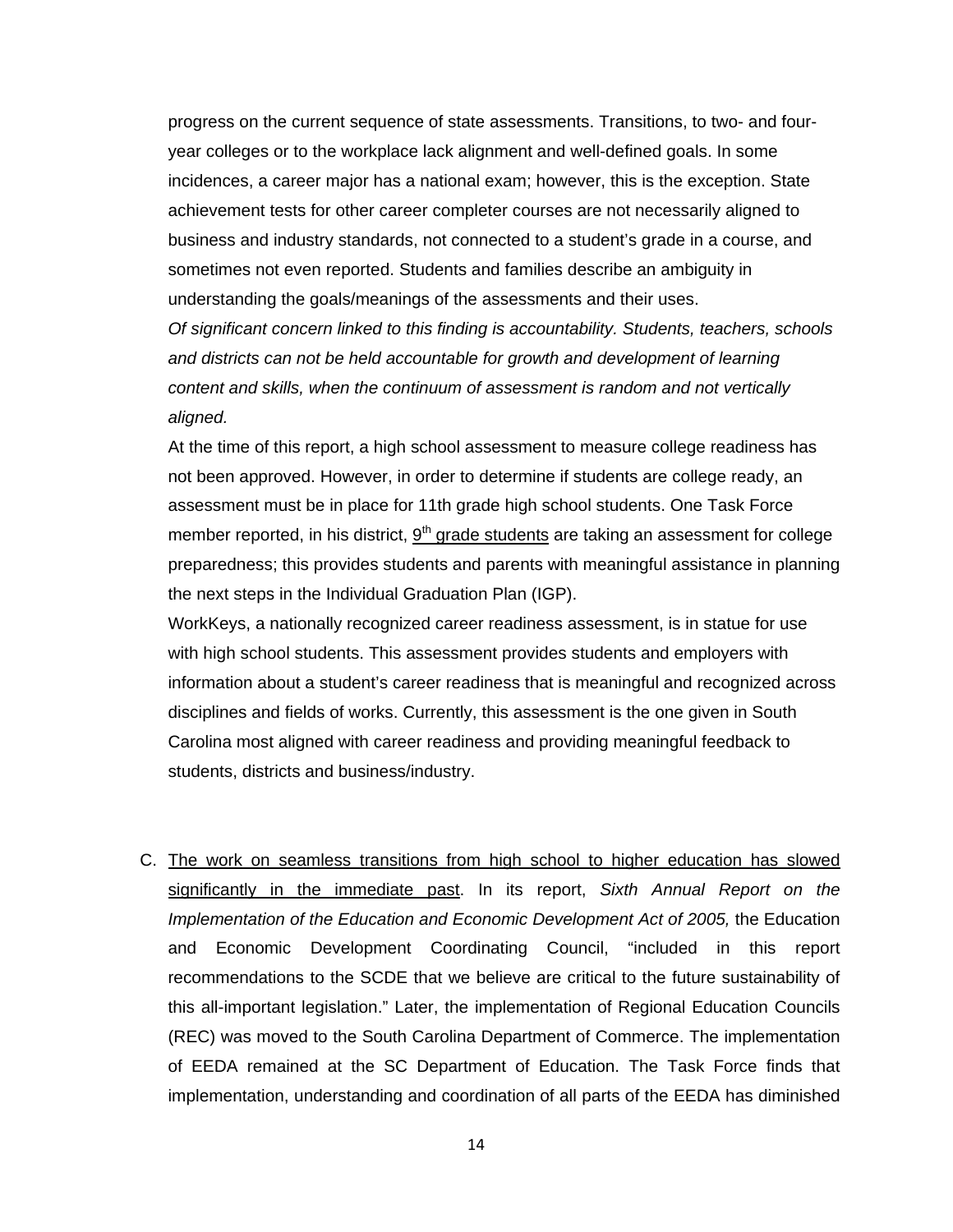without the Coordinating Council (sunset in June 2012). Superintendents on the Task Force and representatives from higher education reported gaps in knowledge and practice across the state.

Task Force superintendents reported inconsistent practices among technical schools regarding tuition (waivers, lottery use and location requirements for dual credit). For example, it may be helpful for admissions officers/counselors to meet on a regular basis with guidance services in K-12 was a suggestion made to increase communication.

D. A significant void in communication regarding college and career readiness and the South Carolina workforce needs/demands exists at many levels. There *are* several outstanding examples creating awareness and the need for college and career readiness as well as workforce demands in South Carolina. The South Carolina Council on Competitiveness, TransformSC, some Regional Education Advisory Boards, Ready SC and Apprenticeship Carolina (both parts of the South Carolina Technical College System) have very positive communication plans and initiatives in place. However, School District Superintendents report this information is not systemically reaching teachers, guidance counselors and, most importantly, students and families. This failure in the system may explain some of the information collected from human resources and the South Carolina Chamber regarding lack of enough workers in high demand jobs in South Carolina.

The South Carolina workforce has changed significantly over the last two generations: from agriculture and textiles to manufacturing and industry. Many parents and grandparents do not have this information and are therefore, are unlikely to encourage their students in one of these directions, or even to discuss the workforce landscape. The paradigm shift in the South Carolina workforce is evident in economic development, the Governor's Office and even education institutions. To have the needed workforce and fulfill the demands, the paradigm shift must also happen at the grassroots level among families, students, teachers and guidance counselors. Currently, no statewide entity or plan exists to coordinate communication and ensure the engagement of students and families.

E. A significant lack of available data is evident when simple questions and requests are made regarding progress, correlations, disaggregated situations. Funding was appropriated and some work done in the area of building information databases;

15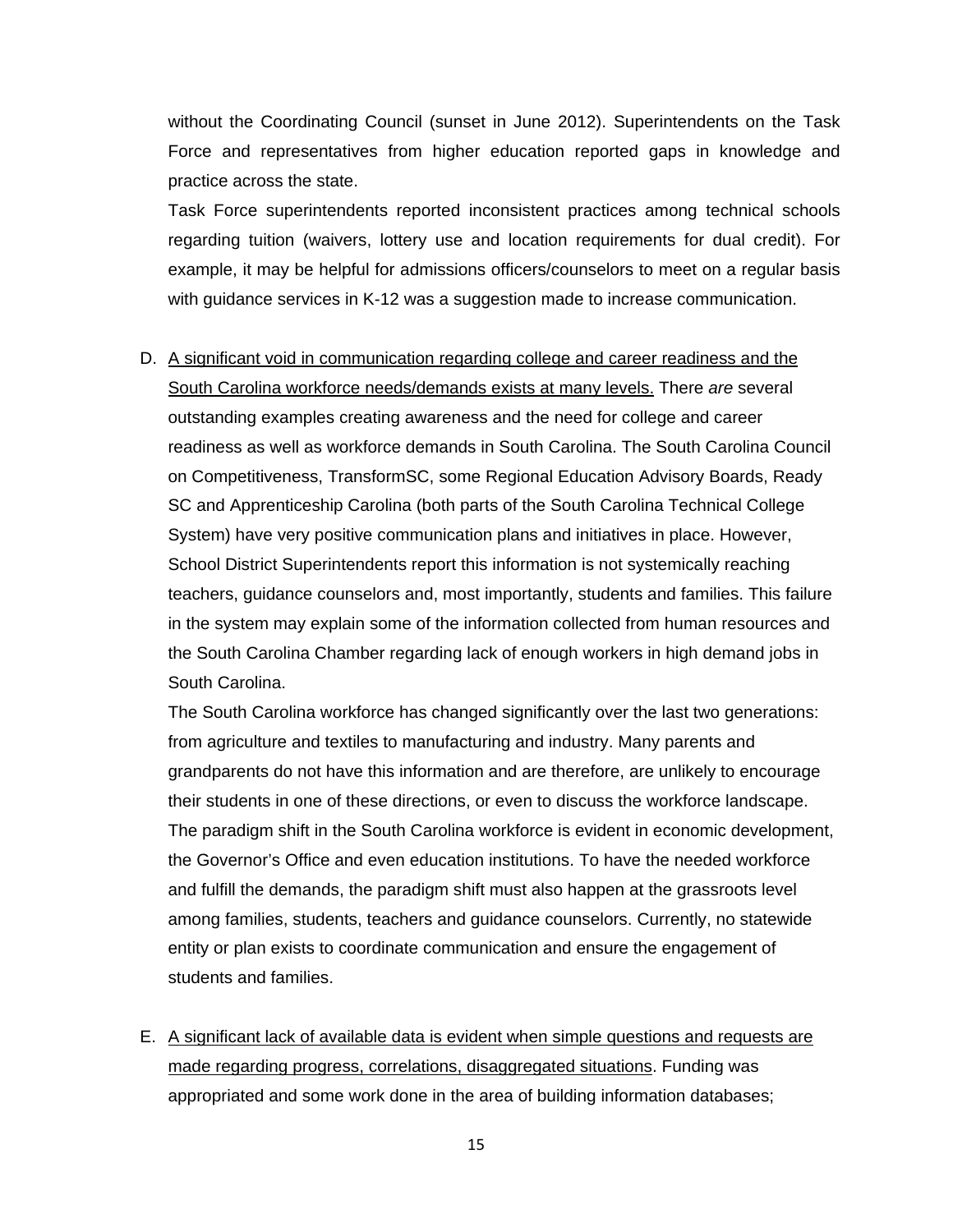however, implementation and follow-up are not evident. The frustration with this element appears across Pre-K – 12 and higher education. The sharing of databases takes place on a limited basis at the commission on Higher Education. Given the capacities of databases, the teacher certification, higher education and pre-K – 12 databases are stocked with information that is not being analyzed or synthesized for decision making. One such example is the request to disaggregate by high school the percent of students retaining HOPE scholarships after the first year of college. The data exists for all students but is not disaggregated by high school; yet each high school has a unique BEDS code and each student a unique number identifier. When funds are limited as they are and should be at the government level, making accurate, timely assumptions and, hence, decisions, depend on data quality and access.

It must be clear that this information is not to track individual students or teachers. Appropriated funds for programs, initiatives, schools, colleges, or other entities should show return on the taxpayers' investment. Collective data is necessary for these kinds of decisions.

There simply is no one place in South Carolina for the data to reside or coordinate the information and make it available to the legislature, higher education or even PK4 grade 12.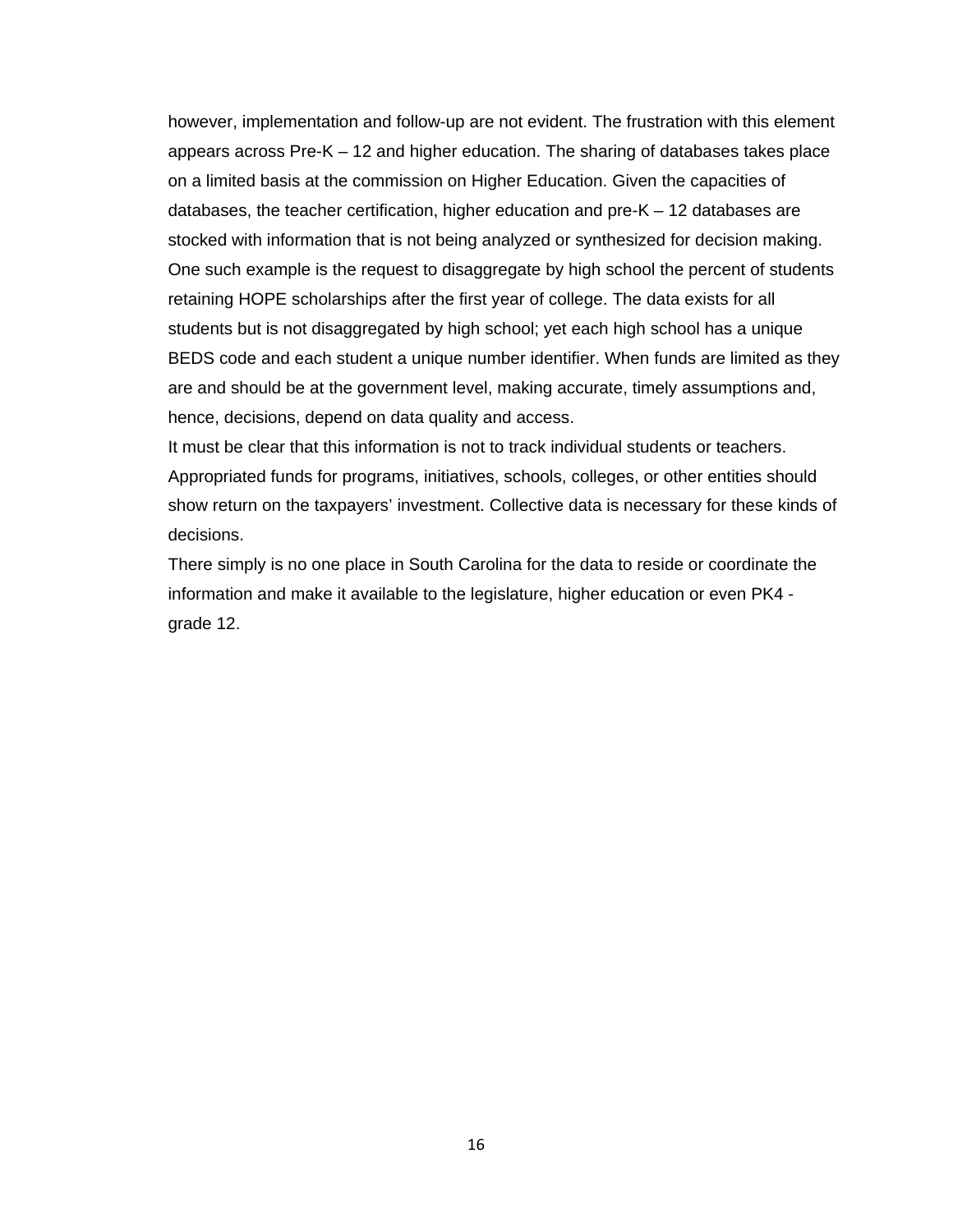#### **Recommendations**

A. *The content/coursework requirements for a high school diploma must be updated to reflect the needs of workforce readiness in the current environment.* This must include Career and Technical Education (CATE) courses as options for core requirements. South Carolina high school requirements must reflect the need for skills beyond the acquisition of knowledge; through apprenticeships, extensive projects, work experiences, or internships students must demonstrate the application of knowledge. A thorough study of the list of course options must take place and should include courses such as the SREB Literacy Readiness and SREB Math Ready options. In addition to the wider range and more relevant courses, research-based and demonstrated delivery methods should be identified; every district should have some options for students. One Task Force member reported success with STEM Premier. Other Task Force members shared examples of project-based learning, senior projects, cross curricular courses as well as online and distance learning. All of the examples shared included extensive professional development for teachers and staff. This is an integral part of implementation and student success.

The rubric will outline multiple possible combinations, all of which maintain academic rigor based on the South Carolina College and Career Ready Standards. The possibilities include online courses, proficiency exams, and distance learning courses as well as traditional high school courses and/or Career and Technical Education (CATE) courses.

The discussion to change the number of units required for the diploma must be addressed as the evidence from SREB, REL and other studies indicates, the paths of study, course offerings and learning experiences are the essential determinants in successful preparation for college and/or career. Additionally, once the content/course work/experiences in the learning design for college and career readiness is framed, then weightings can be assigned.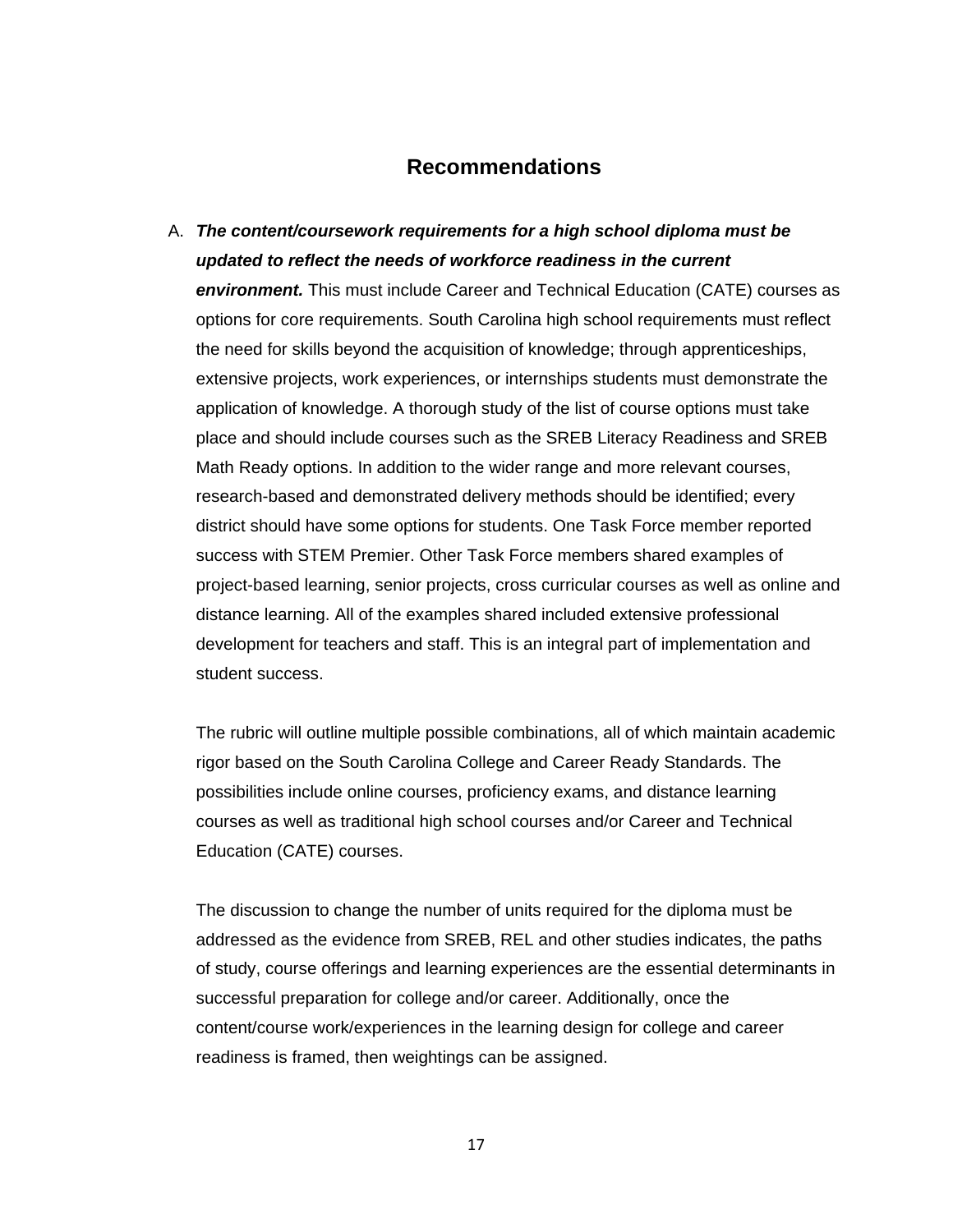Below is a sample rubric on courses and experiences which prepare students for multiple options beyond high school. The rubric also demonstrates flexibility or students while maintaining rigor. The next steps help to determine the preparations for entering the next step, i.e. business human resource leaders, college admissions and faculty, etc.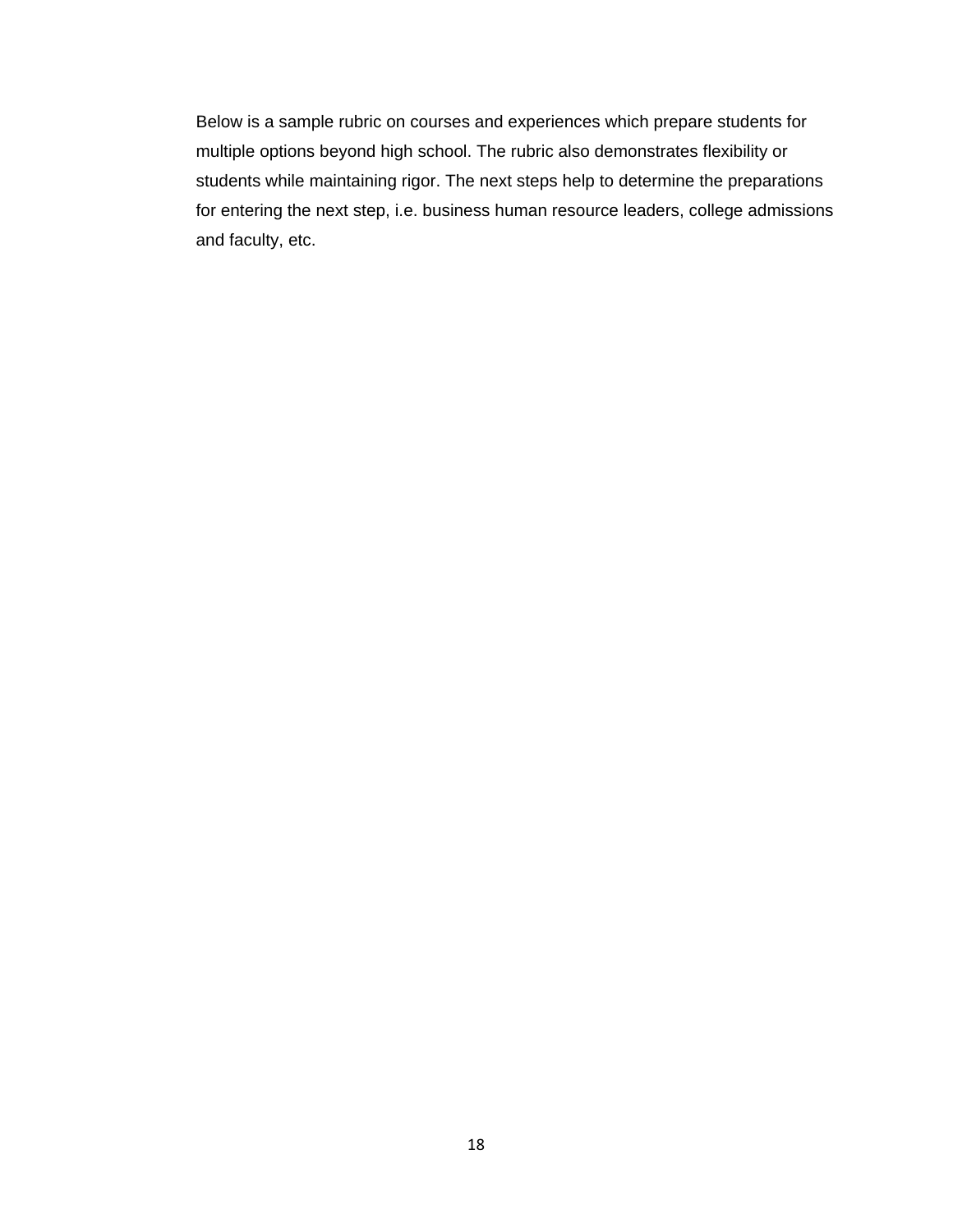|                         | Sample Learning Design High School Requirements                                                            |                                                                                                                                                                                                                                                                                                                             |                                                                                                                                                |                                                               |                                                                                                                         |
|-------------------------|------------------------------------------------------------------------------------------------------------|-----------------------------------------------------------------------------------------------------------------------------------------------------------------------------------------------------------------------------------------------------------------------------------------------------------------------------|------------------------------------------------------------------------------------------------------------------------------------------------|---------------------------------------------------------------|-------------------------------------------------------------------------------------------------------------------------|
|                         |                                                                                                            | Step After High School                                                                                                                                                                                                                                                                                                      |                                                                                                                                                |                                                               |                                                                                                                         |
| Content/ Course Work    |                                                                                                            | Workforce                                                                                                                                                                                                                                                                                                                   | 2 Year College                                                                                                                                 | 4 Year College                                                | Military                                                                                                                |
|                         | English (4)                                                                                                | Req. one of the following<br>courses: technical writing,<br>public speaking, meetings<br>and presentations                                                                                                                                                                                                                  | Req. one of the<br>following courses:<br>technical writing,<br>public speaking,<br>meetings and<br>presentations                               | Current<br>requirements<br>and senior year<br>course required | Req. one of the<br>following courses:<br>technical writing,<br>public speaking,<br>meetings and<br>presentations        |
|                         | Math $(4)$                                                                                                 | Req. one of the following<br>courses: personal finance or<br>a CATE completer with math<br>focus, i.e. accounting                                                                                                                                                                                                           | Req. one of the<br>following courses:<br>personal finance,<br>SREB math ready<br>or a CATE<br>completer with<br>math focus, i.e.<br>accounting | Current<br>requirements<br>and senior year<br>course required | Req. one of the<br>following courses:<br>personal finance or<br>a CATE completer<br>with math focus,<br>i.e. accounting |
|                         | Science (3)                                                                                                | Current requirements and<br>senior year recommended                                                                                                                                                                                                                                                                         | Current<br>requirements and<br>senior year<br>recommended                                                                                      | Current<br>requirements<br>and senior year<br>recommended     | Current<br>requirements and<br>senior year<br>recommended                                                               |
|                         | Technology (1)                                                                                             | Career Completer course level 3 or 4 in identified pathways or general programming course or<br>general media course                                                                                                                                                                                                        |                                                                                                                                                |                                                               |                                                                                                                         |
|                         | PE (1)                                                                                                     | Course options: traditional PE, nutrition/wellness, DNR course, ROTC, exercise, weightlifting,<br>dance                                                                                                                                                                                                                     |                                                                                                                                                |                                                               |                                                                                                                         |
|                         | Social Studies (3)                                                                                         | US History & Constitution, Government/Economics, one option from some CATE courses,<br>current courses, courses in conflict resolution and team building                                                                                                                                                                    |                                                                                                                                                |                                                               |                                                                                                                         |
|                         | Electives (6)                                                                                              | One elective may be<br>exempted with Gold Score on<br>WorkKeys                                                                                                                                                                                                                                                              | One elective may<br>be exempted with<br>ACT score of?                                                                                          | One elective<br>may be<br>exempted with<br>SAT score of?      | One elective may<br>be exempted with<br>ASVAB score of?                                                                 |
|                         | Total 22 units                                                                                             |                                                                                                                                                                                                                                                                                                                             |                                                                                                                                                |                                                               |                                                                                                                         |
| <b>Career Readiness</b> | Plus 2 of the<br>choices (on the<br>transcript but not<br>calculated for<br>state scholarship<br>purposes) | Apprenticeship, Approved Work Experience, Approved Independent Study, Senior Project, AP<br>or Dual credit course (these are beyond the AP and dual credit courses taken to meet the<br>requirements above; the student must pass course to meet this requirement but not calculated<br>in state scholarship determination) |                                                                                                                                                |                                                               |                                                                                                                         |
| Assessment<br>Scores    |                                                                                                            | Bronze/Silver WorkKeys and<br>Career Completer proficiency<br>exam                                                                                                                                                                                                                                                          | Silver WorkKeys<br>and Readiness<br>Exam to 2-year<br>college                                                                                  | <b>Gold Work</b><br>Keys and<br><b>ACT/SAT score</b><br>of ?? | <b>Bronze/Silver</b><br>WorkKeys and<br>ASVAB exam                                                                      |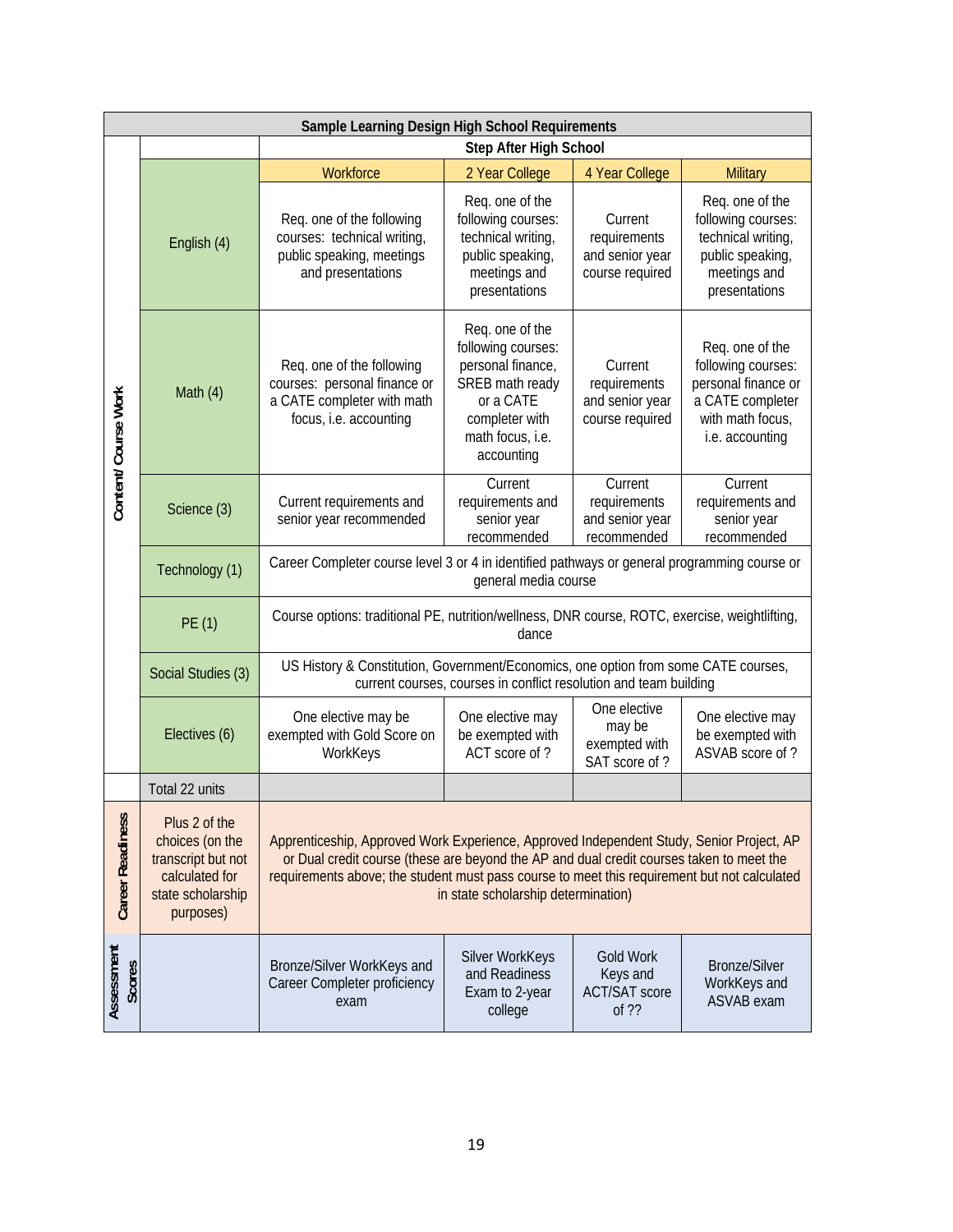In the design of a learning system, the desired results are weighted more heavily. Generally, this higher weighting is designated to the most rigorous courses and capstone courses in career majors and courses which bridge transitions such as dual credit. Following the decisions for requirements to graduate, the Uniform Grading Policy (UGP) must be revised. The highest weighted courses must be assigned to the most rigorous courses in all pathways and used as incentives for students and families in the pursuit of scholarships at both the two- and four-year colleges. Careful consideration must be given to creating a new rubric which offers flexibility and accessibility for students in earning the South Carolina diploma.

The SREB document, *High School to College and Careers, Aligning State Policies: A Useful Policy Tool,* is an excellent source of sample rubrics in the other SREB states. The website described in the document provides an interactive comparison of South Carolina and other states in areas such as content/courses required, academic/course assessments mandated and career readiness assessment. (The document is included in the appendix). During the Task Force meetings, rubrics from Virginia, Alabama, Kentucky and North Carolina were discussed. Of note, these states are all competitors of South Carolina when economic development options are being pursued. The following questions are outlined as guiding tools in the development of policy and practice:

- Are state policies on high school standards, assessments and college readiness in my state aligned and do they promote smooth transitions from secondary to postsecondary education?
- Do the high school standards, courses and assessments in my state prepare students for success in college courses when they enroll as freshmen?
- Are high school assessment results in my state used to make postsecondary placement decisions in state college and universities?
- Do state policies encourage high school students in my state to use the senior year productively, or do these policies allow many seniors to waste the last year of high school?
- Does my state recognize more than one path to graduation, including an option for students who plan to pursue careers after high school?
- How does my state compare in the way it provides financial aid to students?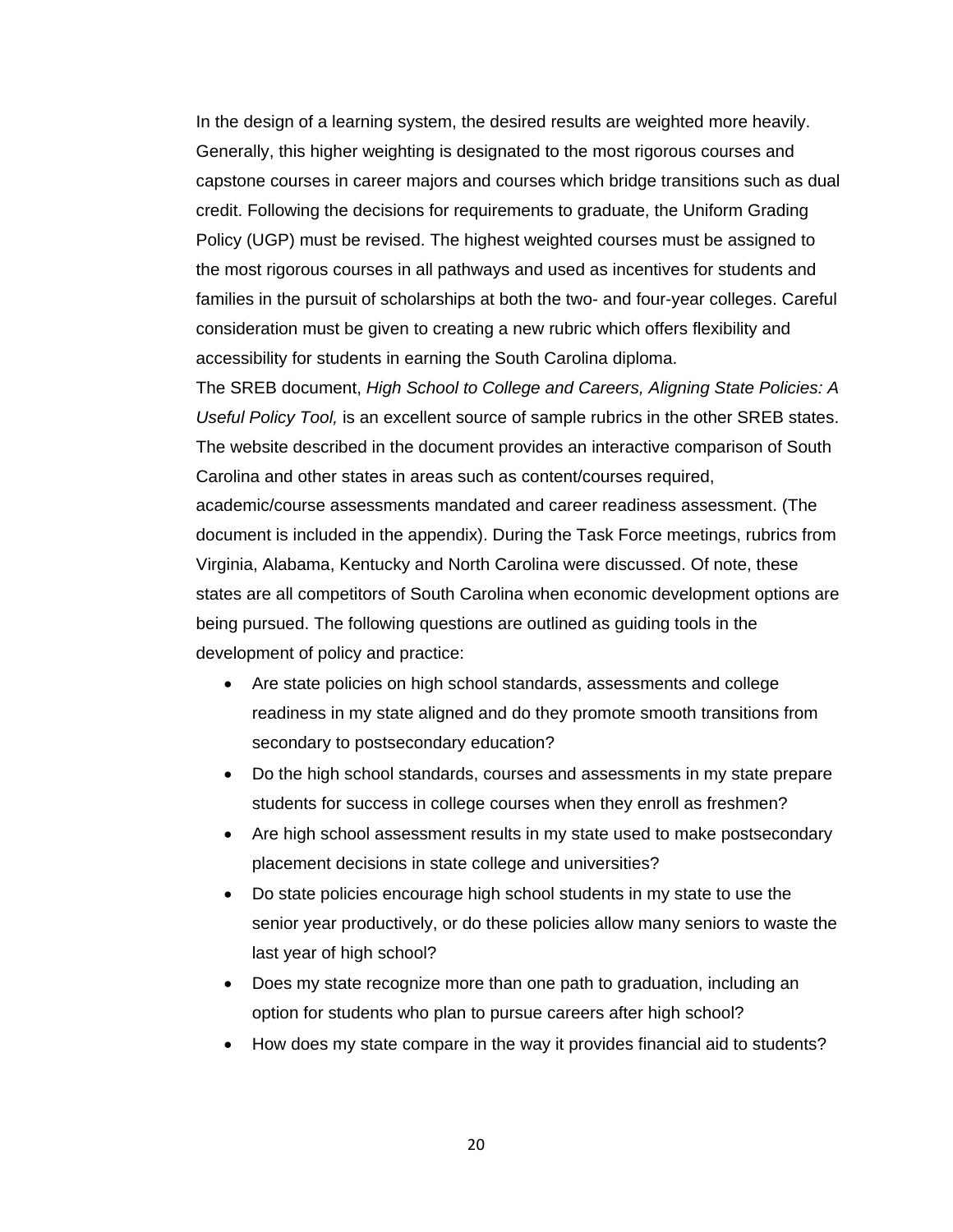This recommendation is an extensive undertaking that must be accomplished in collaboration and concert because time is of the essence; students' lives and the preparation of the South Carolina workforce is at stake.

- B. *A coherent continuum of assessments must be established. The assessments must reliably measure content/knowledge as well as college and career readiness.* Colleges and business and industry must be a part of the choices of assessments in order to accurately predict readiness. South Carolina has used selfmade tests as exit exams (BSAP and HSAP) with little evidence that either of these indicated a readiness for college and/or career. In fact, in recent legislation, students who did not pass the test are now eligible for a South Carolina High School Diploma. The next high school assessment chosen to evaluate a student's high school content proficiency should be reliable, valid, rigorous and of merit in other states. The WorkKeys assessment provides employers nationally information about the student's work readiness. In addition, a "soft skills" assessment should be included in the high school experience. One Task Force member reports a few districts are implementing this at the local level. These three assessments, if chosen correctly, will provide students, families, colleges and employers an accurate picture of the student's preparedness in the college and career readiness. When baseline scores are decided, flexibility, without loss of rigor, must be available to students. In its recent report, the National Governors Association, *Creating a College and Career Readiness Model for High Schools*, three principles serve as the base of a system that is reasonable and accountable:
	- *1. Use multiple measures to determine school and district performance.*
	- *2. Provide incentives for preparing the hardest-to serve students for college and careers.*
	- *3. Set realistic targets for accountability measures.*

A rubric with variable combinations of the three assessments allows for differentiated strengths while also establishing baseline college and career readiness. Once the assessments are decided, this rubric should be established with colleges and business and industry defining the minimum baselines. The continuum of assessments must be clearly communicated to students and parents. Extensive professional development must be provided to teachers and guidance counselors on expectations, content and use of the results.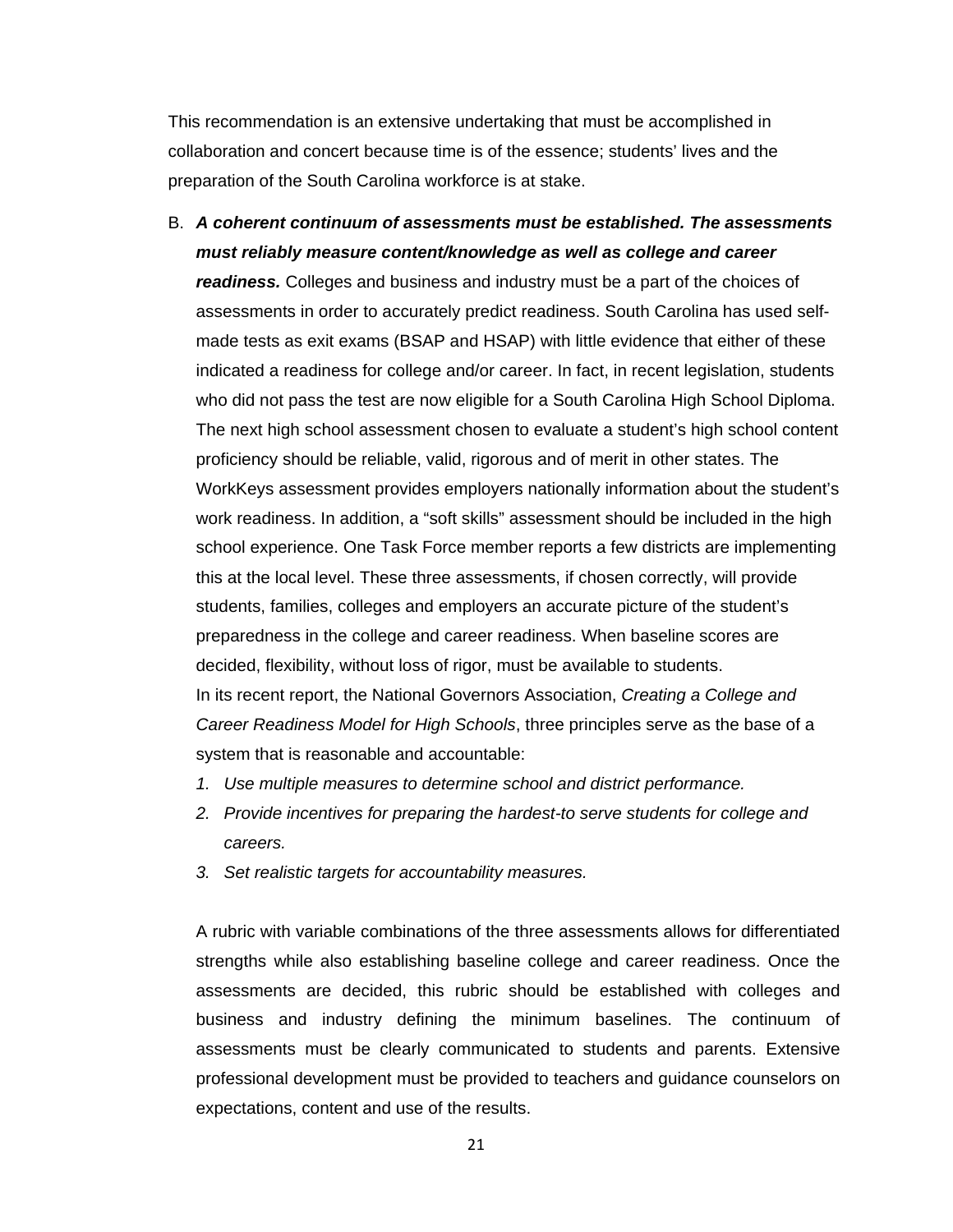- C. *A Coordinating Council or P-20 Council should be re-established and directed to fully implement the Education and Economic Development Act.* Legislation with wholesale systemic change and multiple transitions takes long periods of time to fully implement. One body must be responsible for the coordination of transitions to ensure seamlessness, effectiveness and efficiency. The Task Force frequently noted that the comprehensiveness of its composition was unique; it fact, this should be the norm as it represents the students' and families' perspective of a learning system for college and career readiness.
- D. *An extensive communication initiative should be developed and implemented.* The degree of success of the previous three (3) recommendations depends on this recommendation. Too often, in the findings, information was reported for one part of the state or one district. This is not to disallow local and regional collaborations, but rather to enhance these successes through communication. The changes in the South Carolina workforce landscape and its needed skills and demands must be communicated to all of South Carolina citizens, especially parents and families of students. The reasons for the changes observed in the recommendations regarding **Content/coursework requirements** and a **Coherent Continuum of Assessments**  must be not only understood but expected and even demanded by parents. The communication plan must employ multiple strategies to ensure effectiveness, including but not limited to social media, web links for all districts and schools, and traditional media (television, billboards and newspapers). The state should develop the plan and provide umbrella structure. One example of a tool that would help parents and students in providing information for high school planning, college planning and career planning is the following website operated by the College Foundation of North Carolina – www.CFNC.org

The state should provide multiple resources to use as most appropriate to the local demographics. These ideas and resources do not have to be costly. One Task Force member reported implementing an inexpensive, yet visible display of the equal importance of graduating career ready, the school district is recognizing high school seniors who earn a Bronze, Silver, Gold or Platinum WorkKeys certificate with graduation cords.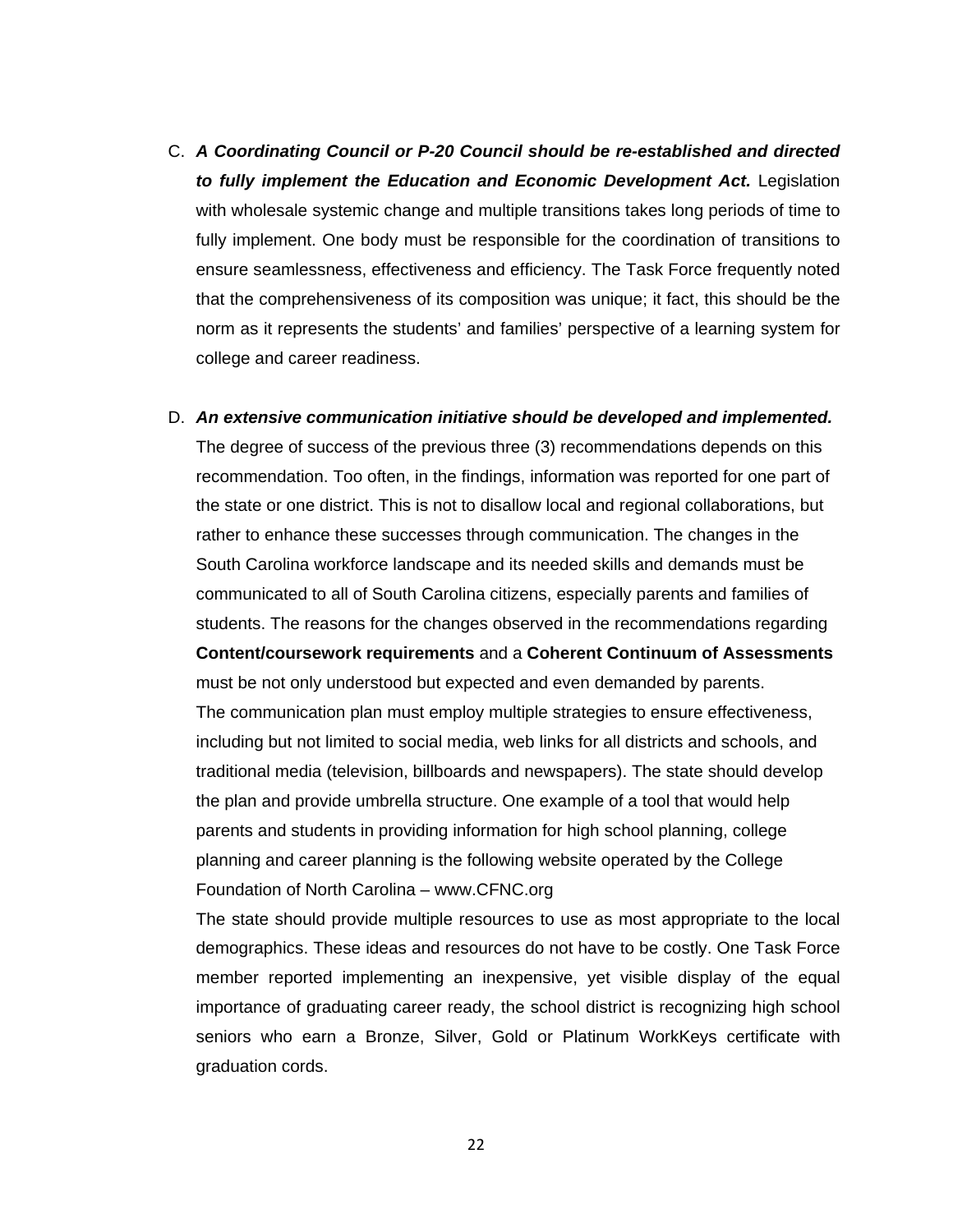Another aspect of a communication is the creation of meaningful professional development for teachers and administrators. As the model changes radically, a new and systemic understanding by educators must be incorporated into implementation. Higher education and the South Carolina Department of Education must work in concert to create and provide multiple pathways to building this knowledge and understanding. In addition, a review of current teacher certification requirements must closely align content and real world work. For districts to provide multiple pathways to college and career readiness, districts must have multiple options to staff and/or deliver the learning experiences.

E. **A comprehensive design for data must be established.** The plan should include the collection and reporting (manipulation) of information necessary for policy makers and practioners in K-12 and higher education to make prudent decisions *without comprising individual student privacy*. The systemic review of taxpayer investments is essential to creating the most effective and efficient learning design for college and career readiness. Other states have implemented such data systems. For example, the state of Washington has created a robust longitudinal data system that links from year to year and allows educators, decision-makers, students and parents to understand education and workforce outcomes for students in a school, district or program. "ERDC works to protect student privacy while providing data and information to promote a seamless, coordinated preschool-to-career experience for all learners."

In a review of adequate data and needed information, funds may be redirected for more effective use or a more efficient design.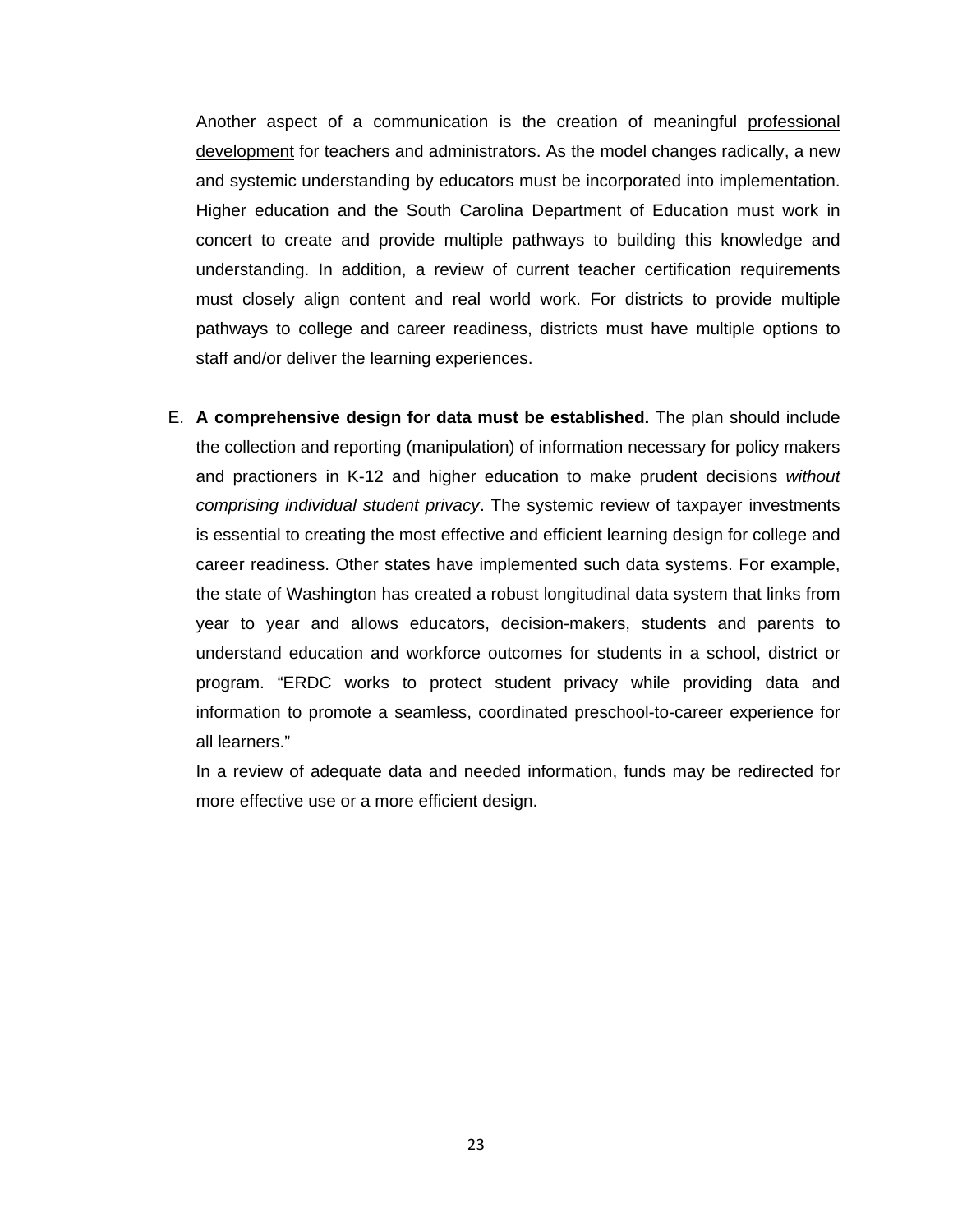#### **Recommended Next Steps and Suggested Timelines**

Three of the Recommendations should be addressed in concert:

- A. The content/coursework requirements for a high school diploma must be updated to reflect the needs of workforce readiness in the current environment.
- B. A coherent continuum of assessments must be established. The assessments must reliably measure content/knowledge as well as college and career readiness.
- C. A Coordinating Council or P-20 Council should be re-established and directed to fully implement the Education and Economic Development Act.
	- 1. Convene the Coordinating Council or P-20 Council to make recommendations for updating/revising or fully implementing the EEDA. Include in the recommendations an evaluation of the various components, i.e. regional centers. (Due December 2016; statue changes in 2017)
	- 2. Convene across function team/task force (including state and district decision makers in K-12, 2 and 4 year colleges, as well as business/industry) to determine the course work/content rubric with multiple pathways to high school graduation. Include changes in statue needed. (Due December 2016; the new rubric plan to be implemented with incoming  $9<sup>th</sup>$  graders in 2017-2018 - first graduates in 2021; some changes for existing high school students could be offered/encouraged to change/explore through scholarship opportunities and/or dual credit paid tuition)
	- 3. Delegate to the state entities responsible for steps in the Learning Design the task of establishing a continuum of assessments that provide growth information and summative results for students, families and state/district decision makers. (Continuum of assessments due December 2016; implementation school year 2017-2018)
- D. An extensive communication initiative should be developed and implemented.
	- 1. Delegate to appropriate state entity/group for design and implementation of the plan. (Begin January 2017 and ongoing) Option for development of the graphics, writings, etc. could be to offer a competition between South Carolina public colleges and university departments or teams of student.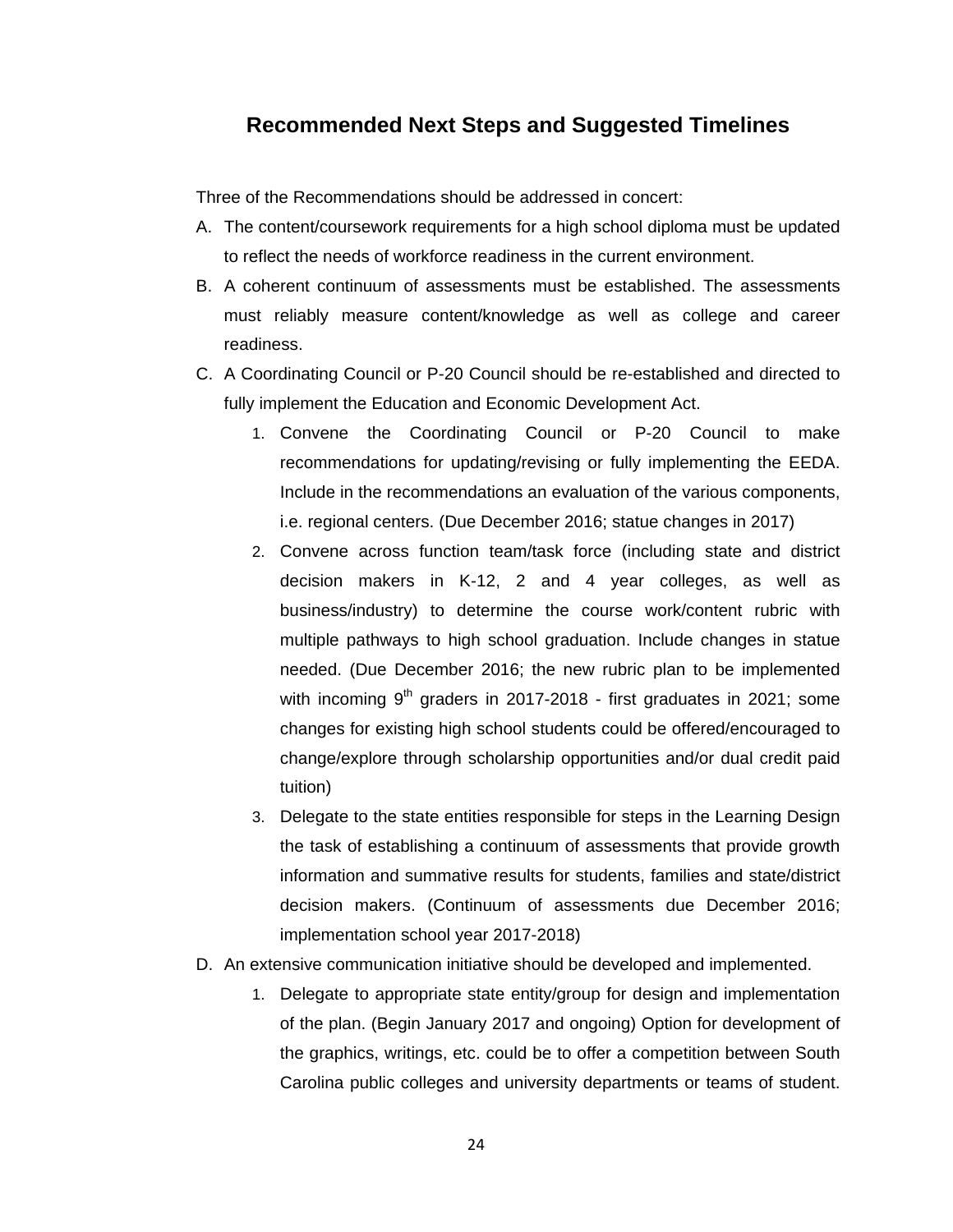Host a charrette and provide all finalists and overall winner scholarships or the department some funds.

- 2. Develop one-stop resource for students and families to use in planning for college and career after high school graduation**.** This electronic resource would include information from South Carolina public and private colleges and universities, SC Ready, Economic Development, and SC Department of Commerce.
- E. A comprehensive design for data must be established.
	- 1. The South Carolina Department of Education and Commission on Higher Education must convene a committee/task force to identify needed data for decision making by educators, legislators, accreditation bodies, and significant grantors. Standard reports identified as well as a process of securing other information.
	- 2. A database system should be chosen to house the data. A data quality manual should be developed and provided to everyone entering the data. Extensive communication and professional development must be provided to ensure data quality.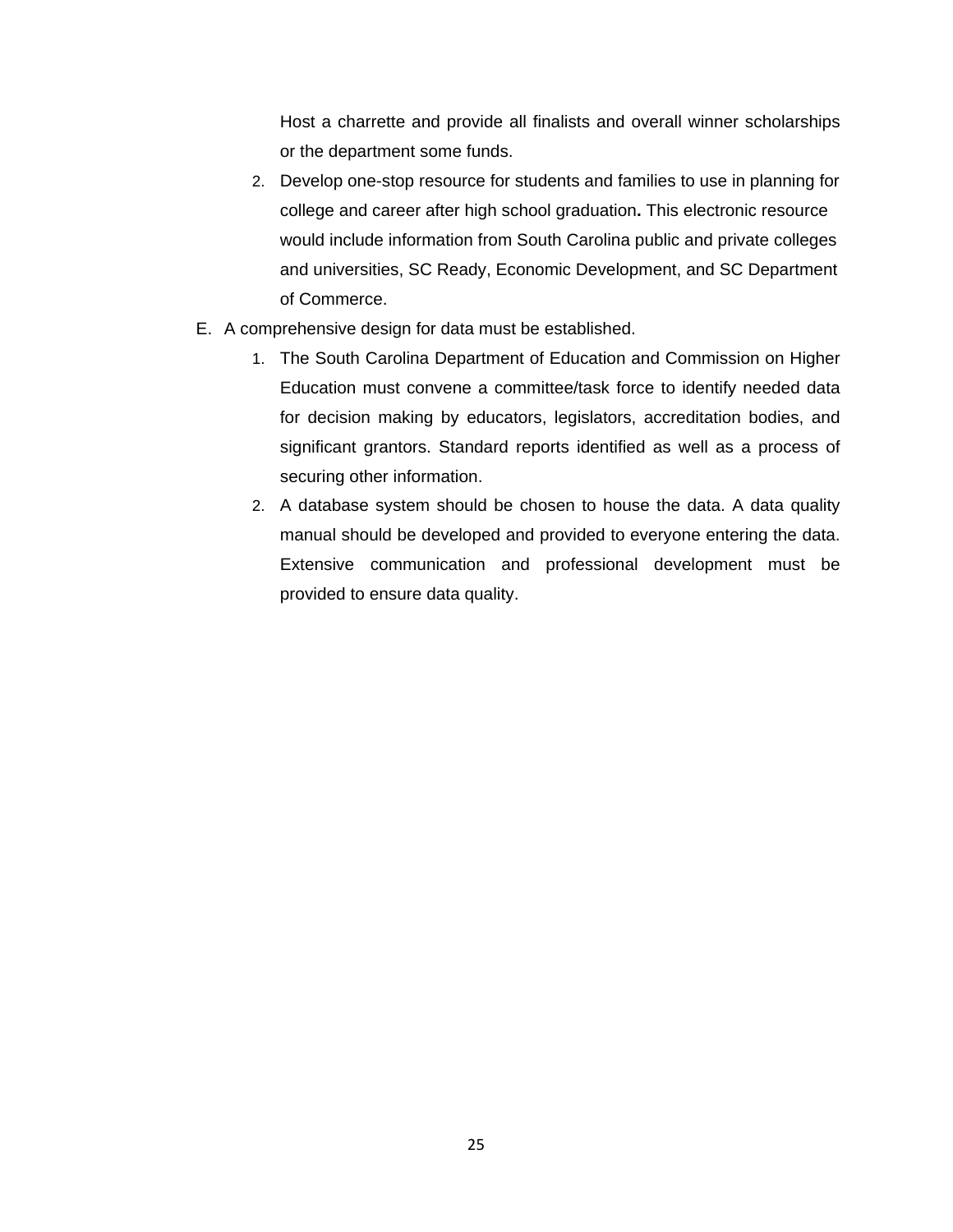#### **Conclusion**

The work of the Task Force initially sounded simple: examine the high school experience and make recommendations for change, give attention to funding and college and career readiness. The results of the work **strongly** indicate, as one superintendent on the Task Force said, "we need a revolution in the high school experience!" At the same time, the Task Force members agreed, the meetings *were revolutionary* in that all entities on the continuum of the learning design were included and at the table.

The **Findings** are concerning because South Carolina is behind other states in the establishment of a college and career ready system. The data to make decisions is not available. The needed assessments are not aligned. Millions of dollars have been spent in these areas with negligible return on the investments. The opportunities are here and many of the resources. The challenge is to design the system with purposeful intention and implement the system with relentless passion. Edward Deming wrote, "A bad system will beat a good person every time."

The five **Recommendations** should be considered in collaboration as each has dependency on the other; without one in the design, success is doubtful. Many resource articles and models currently exist; this wealth of information should be used to design the new **Learning Design for College and Career Readiness in South Carolina.** The members of the Task Force are grateful for the opportunity to invest in South Carolina's future.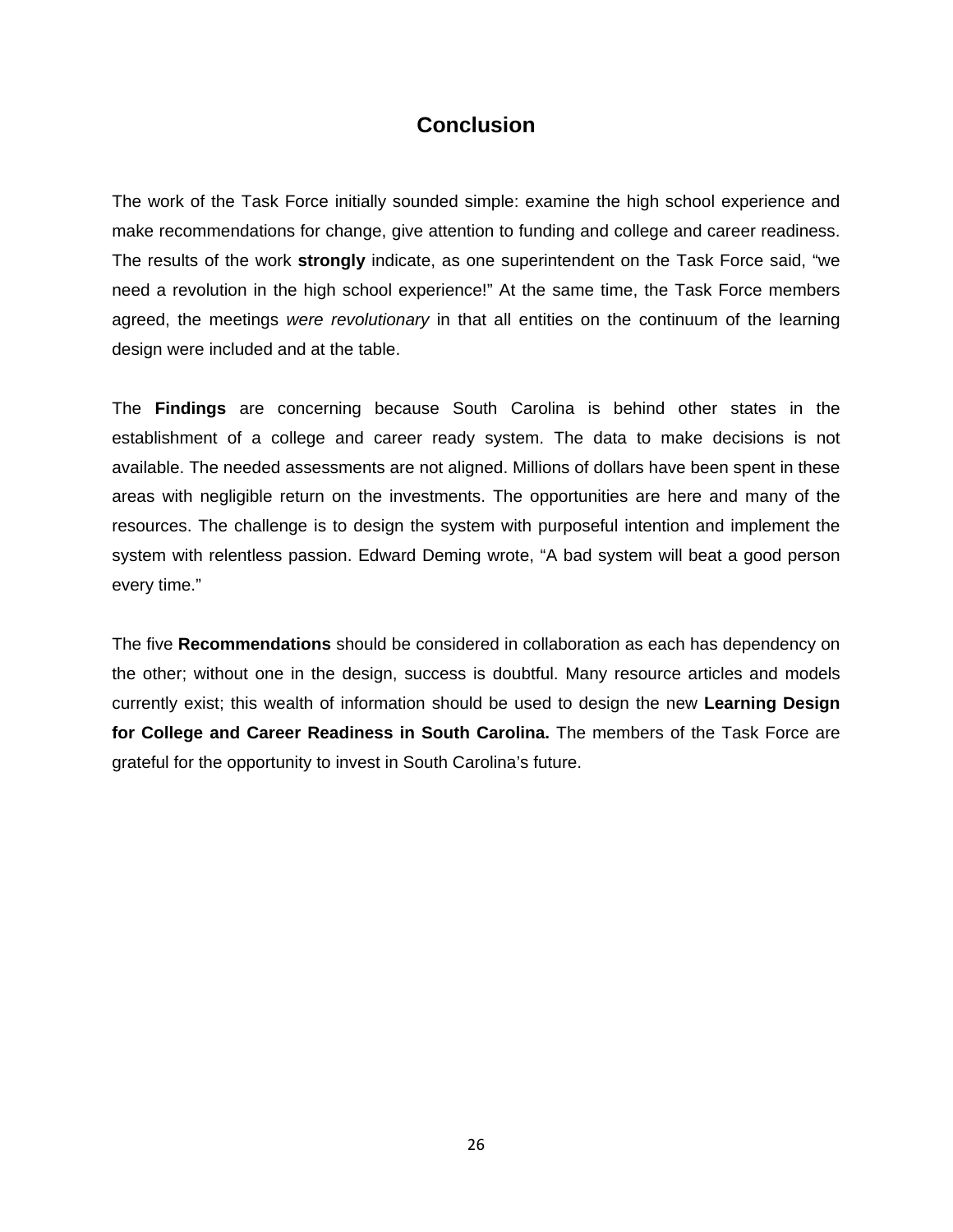#### **References**

- *Annual Report (6th) on the Implementation of the Education and Economic Development Act of 2005 (EEDA)*. Issued by Education and Economic Development Coordinating Council to the Governor of South Carolina, the General Assembly and the State Board of Education. December 1, 2011.
- Bromberg, M. and Theokas, C. *Meandering Toward Graduation: Transcript Outcomes of High School Graduates.* (April 5, 2016). Education Trust (edtrust.org)
- *Closing the Expectations Gap*. (February, 2014). Achieve (Achieve.org)

College Foundation of North Carolina. www.cfnc.org

- *Credentials for All: An Imperative for SREB States.* (July 14, 2015). Southern Regional Education Board (SREB.org)
- Darling-Hammond, L. (2010). *Performance Counts: Assessment Systems that Support High-Quality Learning.* Washington, DC: Council of Chief State School Officers.
- Edutopia. (2015) *Multiple Intelligences: What Does the Research Say?* Retrieved from www.Edutopia.org
- Hattie, John and Yates, Gregory C.R. (2014). *Visible Learning and the Science of How We Learn.* NY: Routledge.
- Hattie, John (2008). *Visible Learning: A Synthesis of Over 800 Meta-Analyses Relating to Achievement.* NY: Routledge.
- *High School to College and Careers Aligning State Policies* (2002, 2012 electronic version 2014). Southern Regional Education Board (SREB.org)
- Information from the Education Oversight Committee (EOC) staff regarding (a) the state and district results of the 2015 administration of ACT and WorkKeys assessments; and (b) data on the percentage of students who retain LIFE, Palmetto Fellows and HOPE lottery scholarships.
- Postal, Leslie. *More U.S. 12th graders struggle with basic math, reading, tests show.* (May 9, 2016). FL: *Orlando Sentinel*.
- STEM Premier. www.stempremier.org
- Tomlinson, C. A. (2014). *The Differentiated Classroom: Responding to the Needs of All Learners.* Alexandria, VA: ASCD.
- *The Unprepared Student and Community Colleges.* (2016). Center for Community College and Student Engagement. (CCSE.org)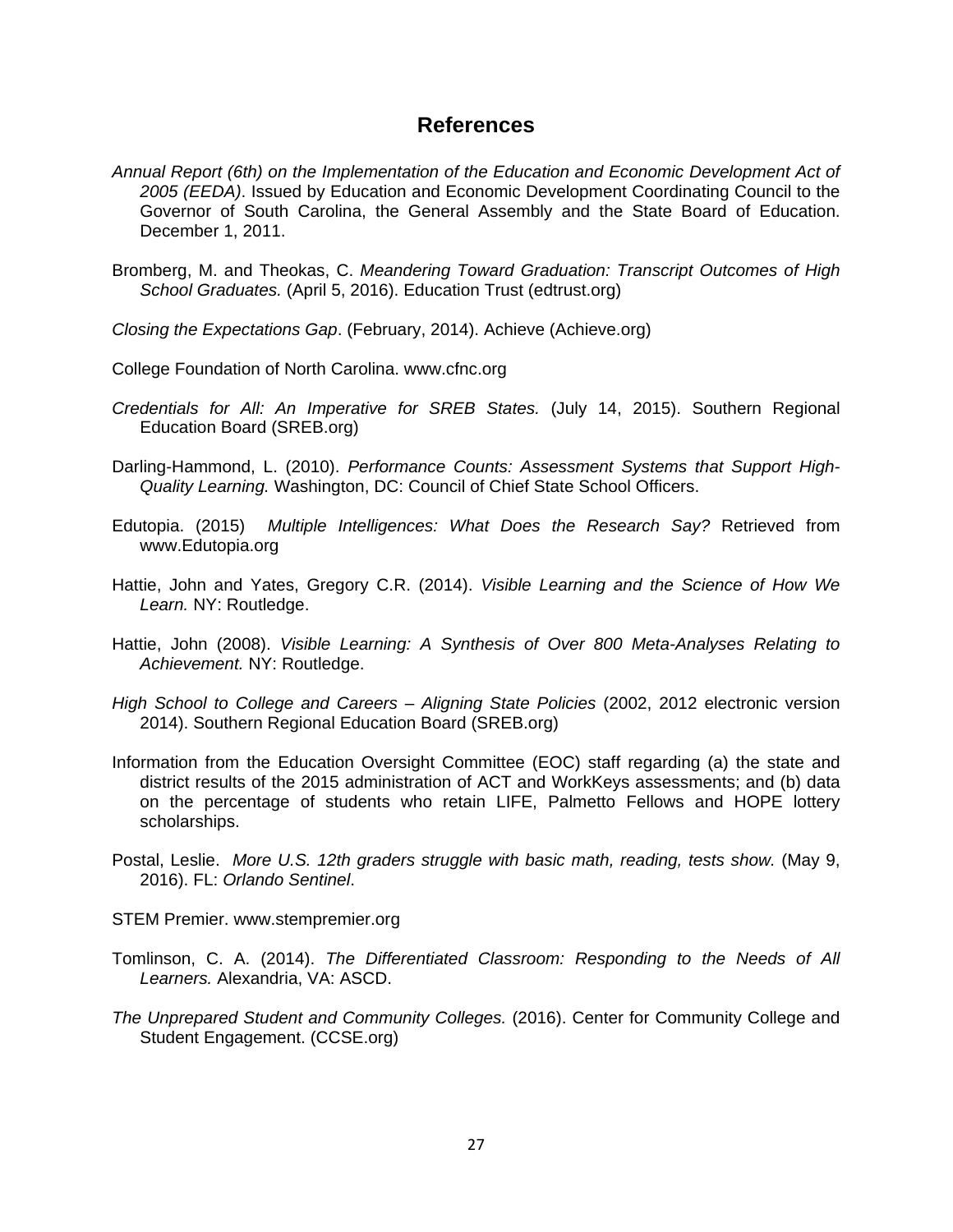- Zinth, Jennifer. *Increasing Student Access and Success in Dual Enrollment Programs: 13 Model State-Level Policy Components* (February, 2014). Education Commission of the States (ECS.org)
- Zinth, J. & Millard, M. *Using Assessments to Inform 12th-grade Interventions and Accelerations.* (March 2015). Education Commission of the States (ECS.org)
- Zinth, Jennifer. *State Approaches to Funding Dual Enrollment by Education.* (May 2015). Education Commission of the States (ECS.org).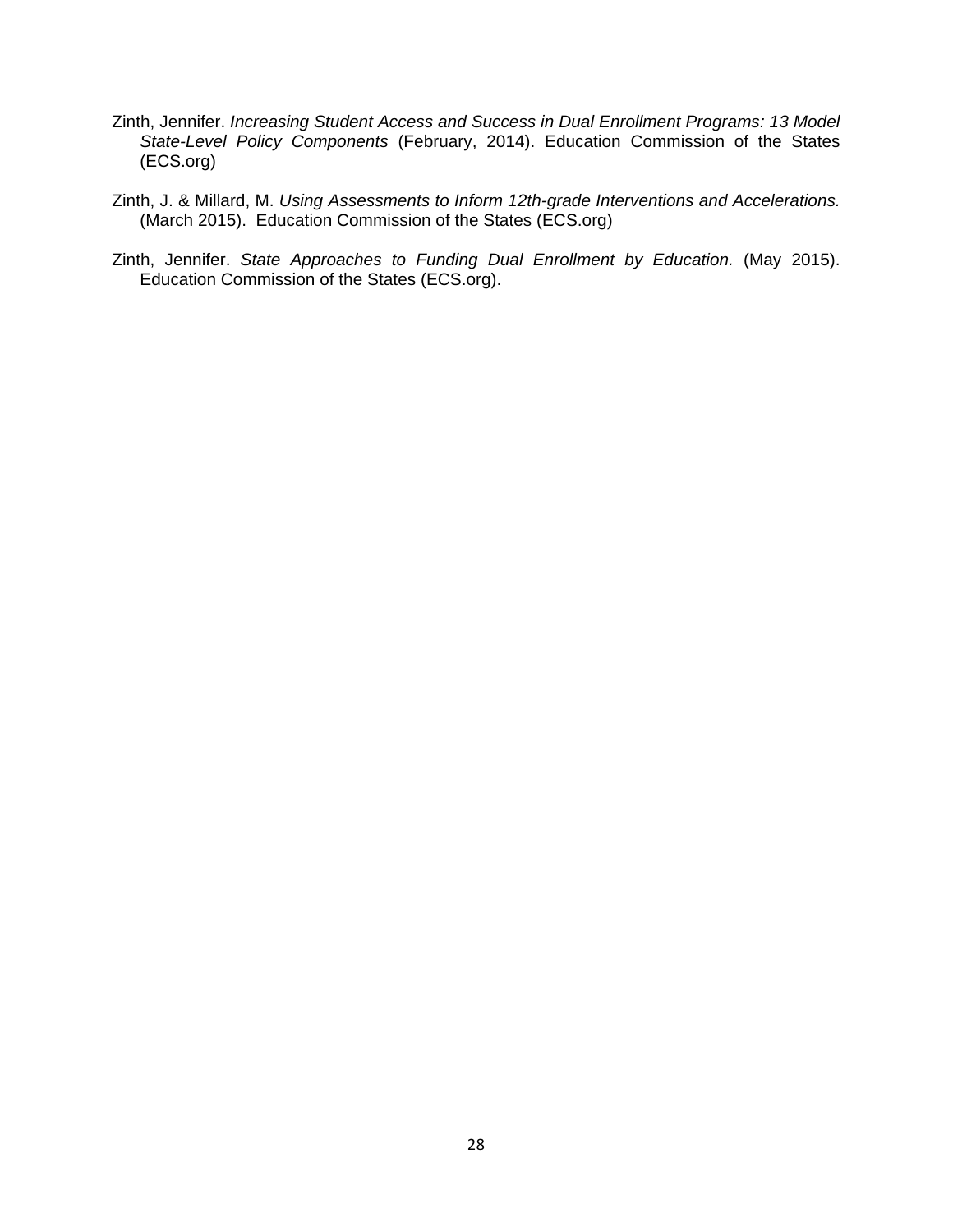# **Appendix A**

High School Task Force Meeting Agendas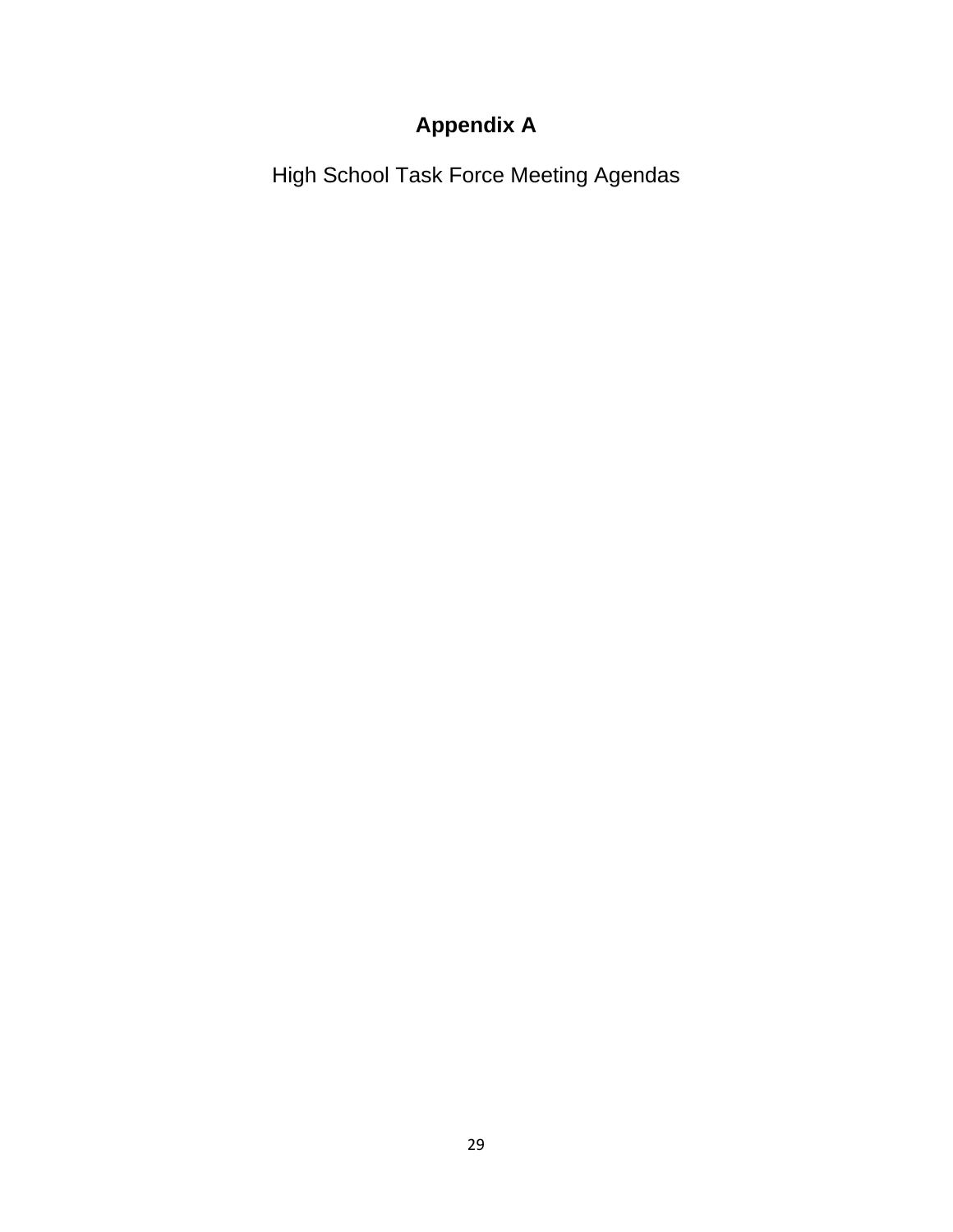

#### **Agenda**

#### **Wednesday, December 9, 2015 10:00 a.m. 305 Blatt Building**

| $\mathbf{I}$ . | Welcome and Introductions                                                 | Lee D'Andrea   |
|----------------|---------------------------------------------------------------------------|----------------|
| Ш.             | Outline Purpose and Work of the Task Force                                | Melanie Barton |
| III.           | Share Draft Format for Report to EOC                                      | Lee D'Andrea   |
| IV.            | Discuss Reasons/Needs for the Work<br>(College and Career Readiness data) | Lee D'Andrea   |
| V.             | Create a List of Current Barriers/Issues                                  | Lee D'Andrea   |
| VI.            | <b>Identify Additional Needed Information</b>                             | Lee D'Andrea   |
| VII.           | <b>Identify Any Additional Resources</b><br>(in-state or out-of-state)    | Lee D'Andrea   |
| VIII.          | Finalize Meeting Schedule for January-April/May                           | Lee D'Andrea   |

#### Questions to Answer

- What is the current preparation system? How do we know it is not working?
- What results will insure we have a prepared workforce and a system that has choices for students and families? What are the current barriers or system roadblocks?
- Where are there redundancies or gaps? Where are the opportunities?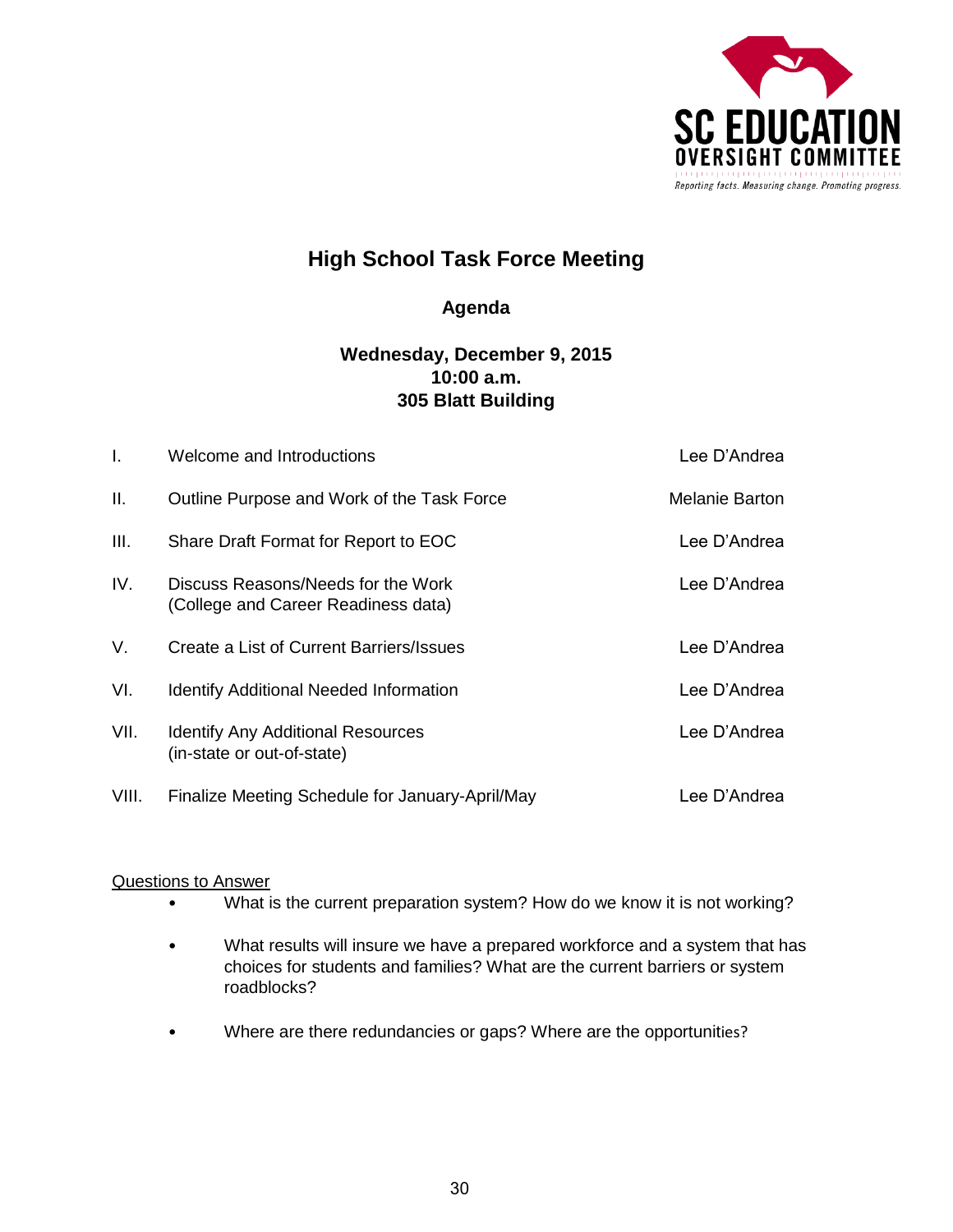

#### **Agenda**

#### **Friday, February 12, 2016 9:30 a.m. 305 Blatt Building**

- I. Welcome and Introductions
- II. Review Purpose, Discuss Updated Continuum of Learning and Career Preparation
- III. Review Barriers Discussed and Outline Workgroup Process
- IV. Update on Uniform Grading Policy Work at SDE Lee D'Andrea
- V. Update on Career and Technical Course Sequences Dr. Bob Couch
- VI. Update on Dual Credit Opportunities and Process Dr. Jimmie Williamson
- VII. Establish Workgroups and Plans for Next Meeting
- VII. Discussion and identification of data needed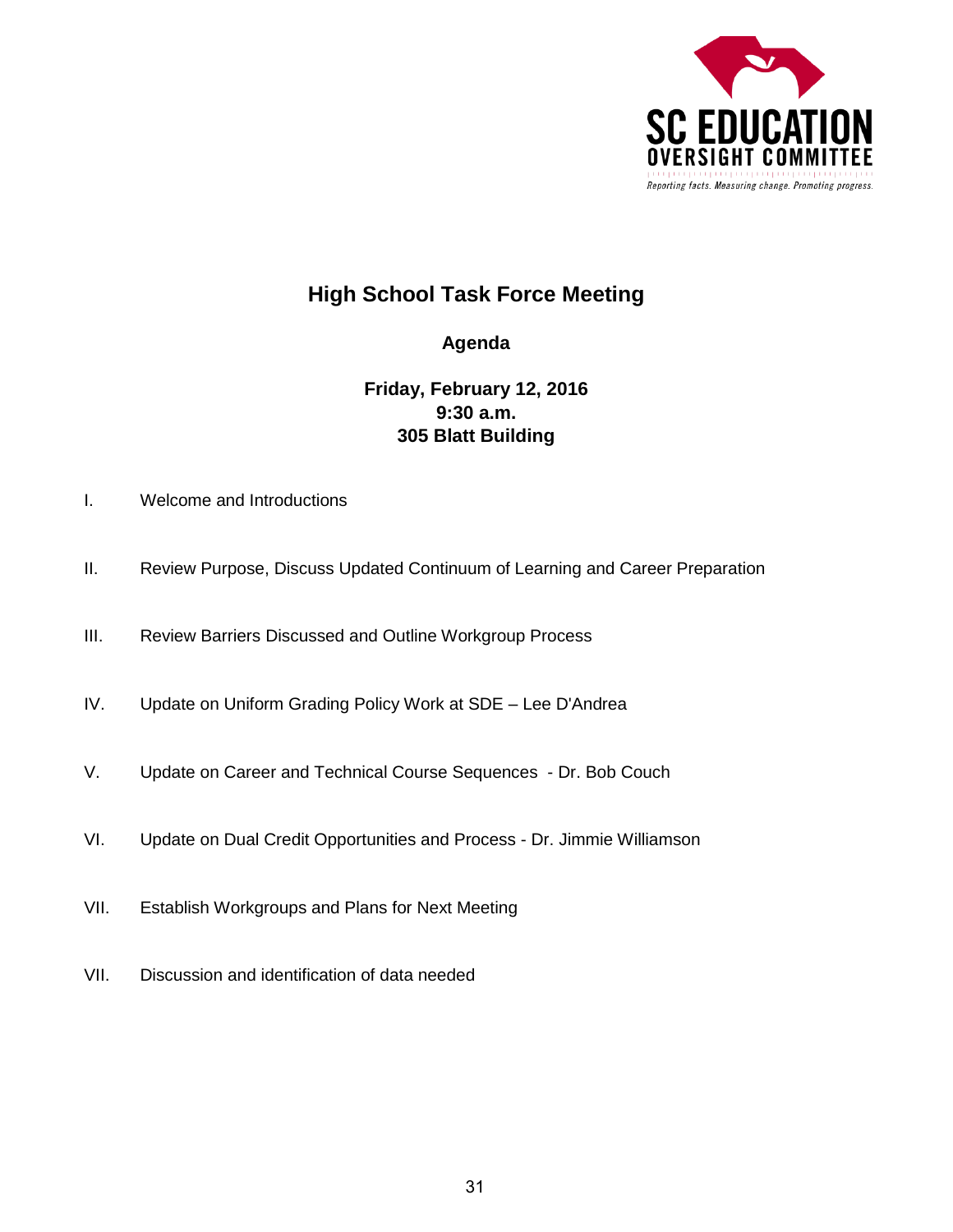

#### **Agenda**

#### **Thursday, February 25, 2016 1:00 p.m. 305 Blatt Building**

I. Welcome and Summary of prior meeting Network Controllery Dr. Lee D'Andrea

II. Measuring College Readiness **Dr. John Hughes** Dr. John Hughes (1:15 p.m. – 3:00 p.m.) Deputy Director Regional Educational Laboratory (REL) - Southeast Florida State University

> Kevin Smith Research Alliance Manager Regional Educational Laboratory (REL) - Southeast Florida State University

Break (3:00 p.m. – 3:15 p.m.)

III. Credentials for All: An Imperative for SREB States Dr. Gene Bottoms (3:15 p.m. – 5:00 p.m.) Senior Vice President Southern Regional Education Board (SREB)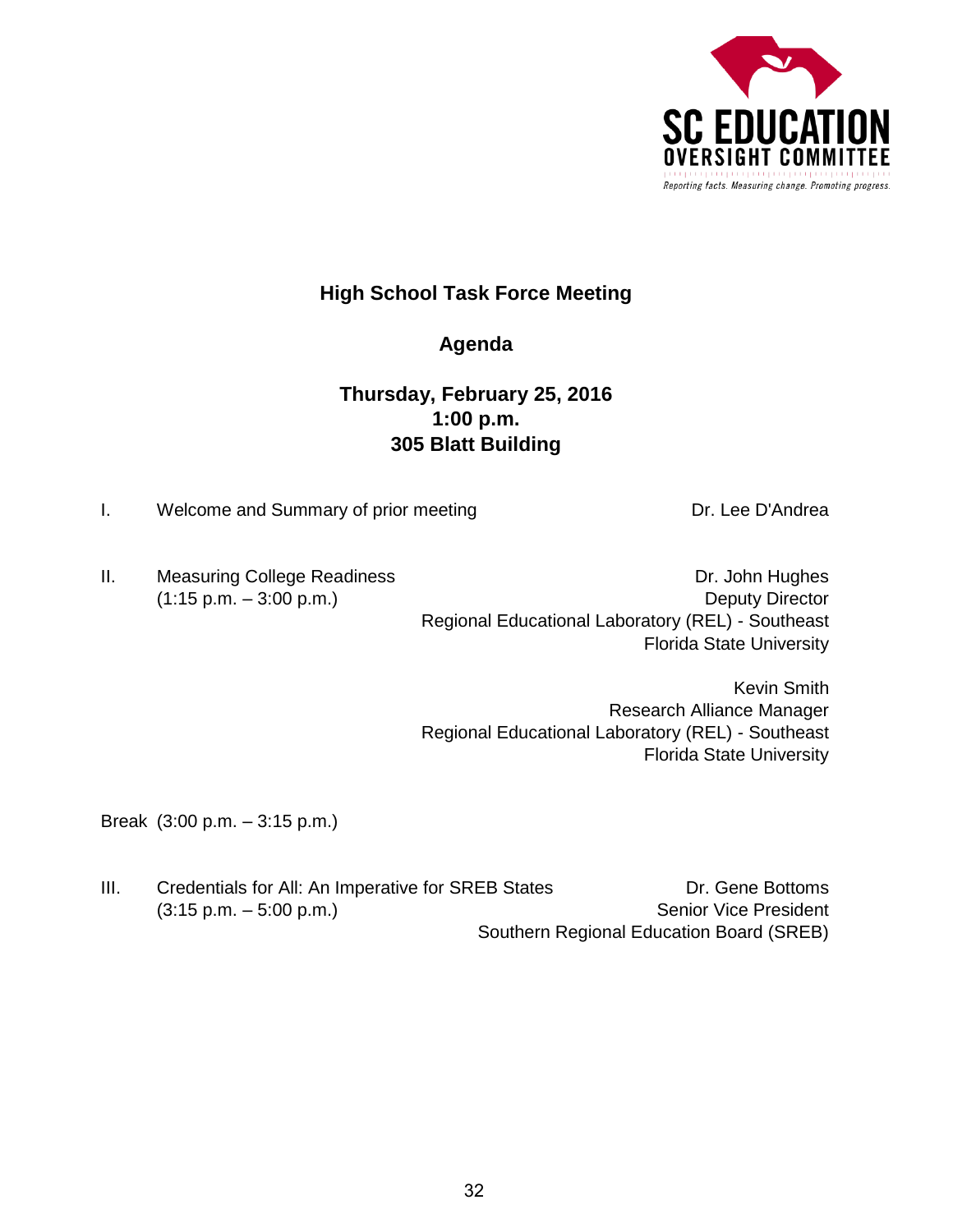

### **Agenda**

# **Friday, March 11, 2016 10:00 a.m. 305 Blatt Building**

I. Welcome and Review of Past Meeting **Example 20 and Conventional** Dr. Lee D'Andrea

II. Presentation from the Commission on Higher Education Dr. John Lane Director of Academic Affairs SC Commission on Higher Education

III. Presentation from Technical Schools **Dr. Hope Rivers** Dr. Hope Rivers Executive Vice President State Board for Technical and Comprehensive Education

- IV. Small Group Work (barriers, recommendations, findings, data)
- V. Determine Next Meeting Date
- VI. Adjourn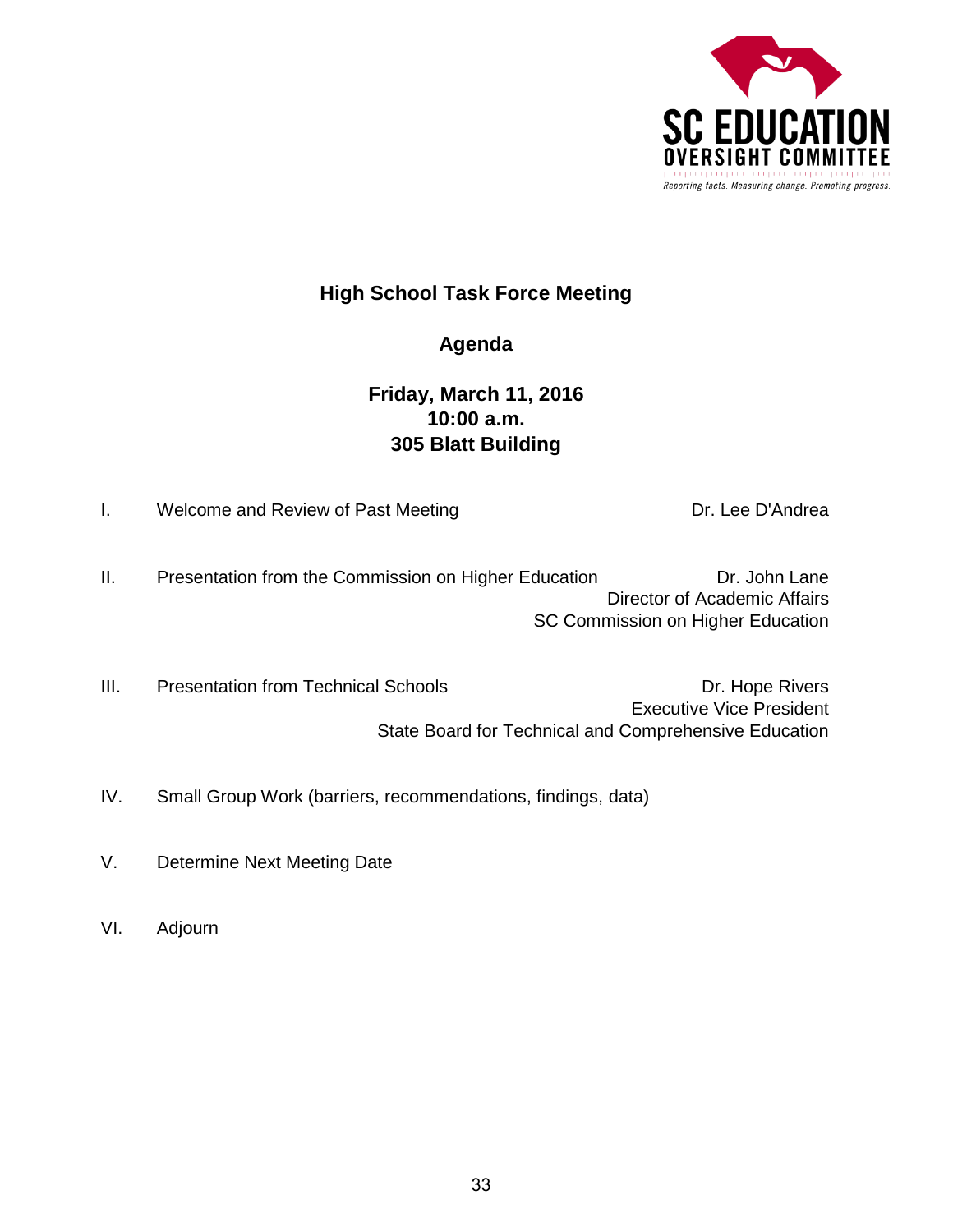

# **Agenda**

### **Friday, April 22, 2016 10:00 a.m.**

# **The Center for Advanced Technical Studies 916 Mount Vernon Church Road Chapin, SC 29036**

- I. Welcome and Overview of Draft High School Report Dr. Lee D'Andrea
- II. Small Group Work Session I
- III. Small Group Work Session II
- IV. Small Group Work Session III
- V. Consensus Discussion on Content of Report **Dr. Lee D'Andrea**

VI. Adjourn and lunch